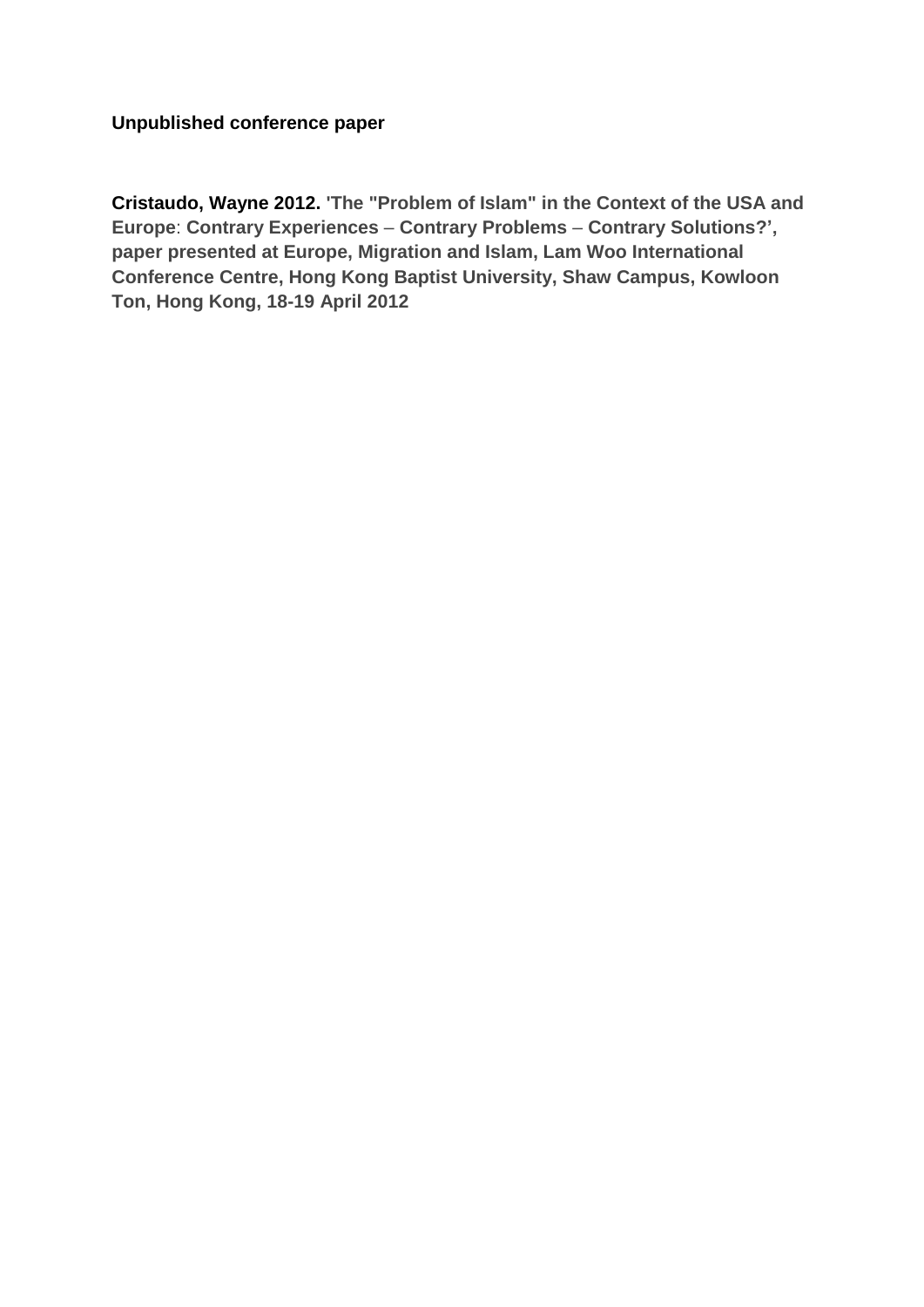## **The 'Problem" of Islam in the Context of the USA and Europe: Contrary Experiences – Contrary Problems – Contrary Solutions?**

Wayne Cristaudo The University of Hong Kong / Charles Darwin University

## Abstract:

This is an essay of two parts. The first part discusses a 'solution' to the potential problem of the colliding of religious traditions provided by the USA. It is a solution based on manners and civility – it is the solution that relies upon the preservation of civility through the suppression of dialogue. In this paper I argue that this is a particularly American solution, a product of the American form of Calvinism which forms the deep roots of the nation's habits and sentiments. I then argue that while this solution has been exported in the world of ideas much as US movies and consumer items find themselves exported, and much as the United States has tried to export liberal democracy to parts of the world that lack any habitus upon which such institutions could take root, it will not work in Europe where the large influx into Europe of Muslim immigrants over the last fifty years has contributed to a volatile political climate in which religion is once again a source of real faction. I conclude by arguing that Europeans need to cure their social amnesia and engage in serious dialogue with Muslim communities about the future they are building. And this will only be successful if they do better at making a world that is worth living in.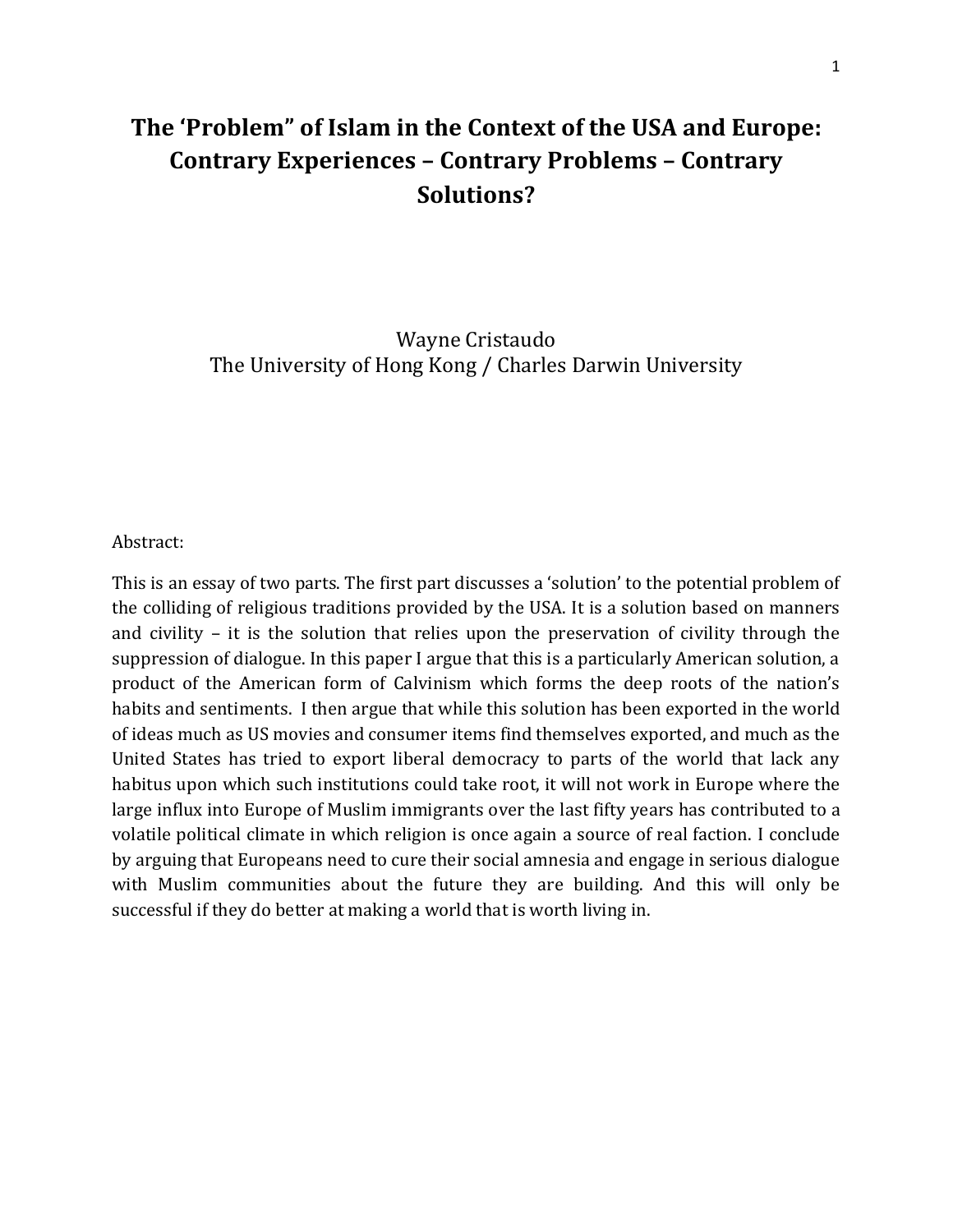In a book I can only describe as breathtaking in its insights, conjectures and suggestions John Murray Cuddihy's *No Offense: Civil Religion and Protestant Taste* argued that the United States of America had managed a transition from a culture of civil religion to a religion of civility. It is not a work that has any obvious philosophical or stylistic affinities with post-structuralism. Yet his conclusion has as its epitaph Gayatri Chakrvorti's Spivak's pithy formulation of Derrida's difference as 'the structure of perennial postponement which is constituted only through postponement.' <sup>1</sup> Cuddihy had an uncanny nose for the consensuses which had come to dominate American cultural life. And, although, he does not say so, the choice of that fronts piece of that chapter is one more example of the value of a book that raises far more issues than the case studies would suggest. For not only Derrida but the ensemble of postideas and movements coming out of Paris in the 1960s and 1970s would so fit the American academic cultural consensus that French 'theory' would provide the defining concepts, tropes and programmatic moves for a rising generation of American intellectuals dedicated to transforming the world so that all could be members of a 'more civil society.

Of the French/ USA connection of what we might loosely call the '68 generation a little more later, but Cuddihy's 'thesis' is that civility in the United States is the replacement of the 'deep communal solidarity/ 'a solidarity of the surface and a solidarity for the interim – an *Interimssolidarität*.'<sup>2</sup> This solidarity is not 'built on the 'warm, dense closeness of "real" solidarity,' but upon 'a social variant of "Bourgeois formalism."' A great transformation has occurred, which is consistent with a fleet of similar transformations taking place within modernity – the transformation of the more abstract over the real, a transformation of form over content. Cuddihy remains somewhat ambivalent about the scale of this achievement; for it is all too obvious that this interim solidarity', or 'religion of civility' and all the policies and claims made on its behalf has not succeeded in curbing the oozing

 $\overline{\phantom{a}}$ 

<sup>&</sup>lt;sup>1</sup> John Murray Cuddihy, *No Offense: Civil Religion and Protestant Taste*, (New York: Seabury Press, 1978),<br><sup>2</sup> John Murray Cuddihy *No Offense: Civil Religion and Protestant Taste*, 210. (New York: The Seabury Press, 1978), p. 209.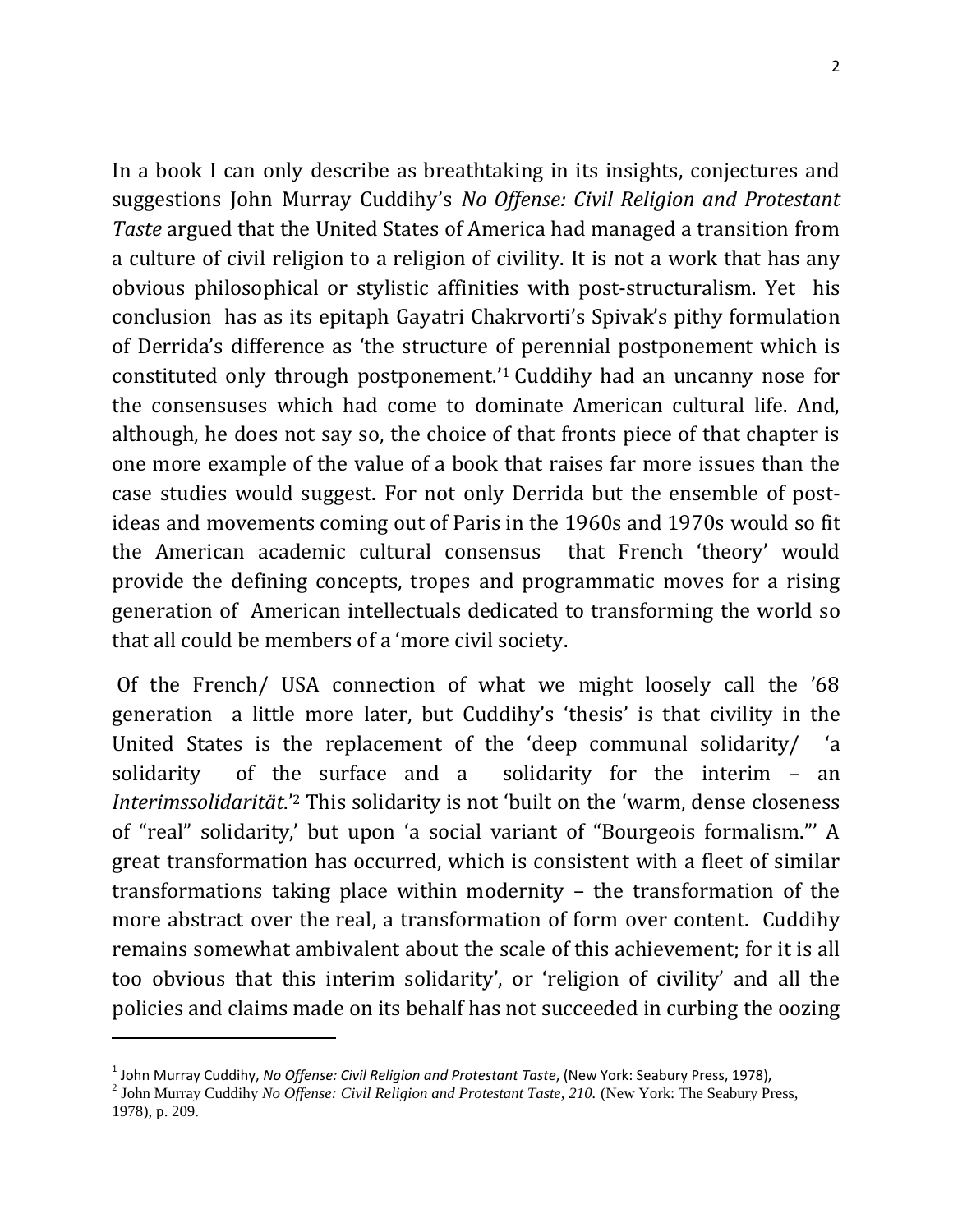ailments of liberal atomism and fragmentation, all too visible, in the scale and intensity of the addictions and social afflictions which plague contemporary Western societies.

From his community grounded orientation, Marx had named that process alienation, and although Nietzsche eschews any kind of quasi-egalitarian notion of *Gemeinschaft* along Marxian or Rousseauian lines, he is also convinced of the coupling between a process of anti-life, the nihilism of our idealizing or Platonizing of reality, and the horrible potential fate of the West - the total triumph of 'the last man.'

One of the great virtues in a book full of virtues is Cuddihy's ambivalence about the solution that the West (he really means the United States – but the occasional identification of the USA and West has an importance I will pick up below) has found for the problem of enmity. For, on the one hand, the triumph of civility is a triumph of the deferral of the apocalyptic. And the preceding part of the century had demonstrated all too clearly the apocalyptic character of the collisions that take place within and between substantive modalities of modern solidarity - nations/ imperial alliances/ ideologies. On the other hand, it is a triumph of vulgarity and tastelessness, of the sacrifice of intellect and taste. And although Cuddihy traces such a lowly aesthetic (the aesthetic of the interim) to the Gospels, he also sees that the extension of Christian charity , in what he, following Parsons, calls the ethic of the 'criss-cross,' an ethic in which irresolvable large scale violent antithesis become ameliorated through their being scaled down into multi-directional tensions has taken place at the expense of the need for more sublime figures, rituals, commitments and genuine existential acts of charity. (Stated thus one must ask was poststructuralism not a Parsonian riff, a riff in which the ostensibly radical social transformations most visible in areas of sexual and gender issues have been achieved by a more consistent application of bourgeois formalism?)

If the triumph of the criss-cross has its source in American Calvinism, as Cuddihy has suggested, and if, as he also demonstrates, that in the earlier part of the century leading Evangelical, Catholic and Jewish figures also lent their voice and support to a more civil world such support came at a great price.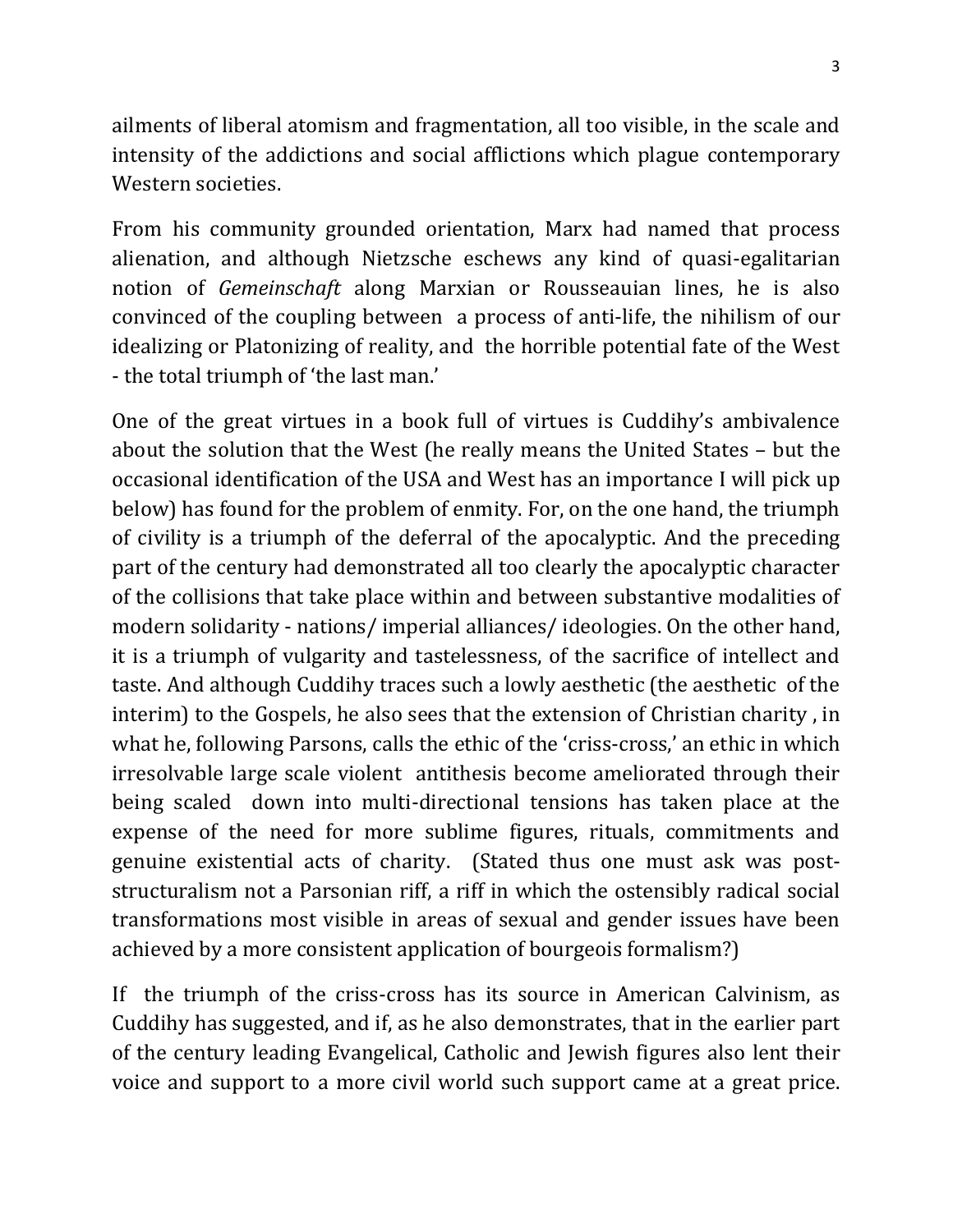That was the price of each group's own fundamental conviction that the sacred component of its own community – which is to say what was most essential within its community - had to be treated with humility and, if not outright disdain, at least in the context of civil exchange and communication with polite reservation and the most decorous requirement of all – silence. If decorum is the style of civility, then every failure to observe such civility is mere fundamentalism. To use the plain speak of vulgarity: within the mannered society, the very condition of a religious community's substantive solidarity, and the faith that glues its members becomes bad taste and civilized once it is expressed in the public arena. Put slightly differently, to have the temerity to express one's most fundamental convictions to someone outside of your community is to be a fundamentalist. And to be a fundamentalist is to demonstrate that one is not worthy of being treated civilly – for civility requires mutuality of respect. One who does not demonstrate civility must be shamed, forced to repent so that one might come back within the zone of civil security.

The rise of the civil goes hand in hand with a certain view of the state as the protective artifact powerful enough to ensure the continuity of civility. The civil zone requires its members have a source of authority they can appeal to against the uncivil, a force strong enough to enforce a more concordant community of divers collectives. That authority is what Hobbes named the Leviathan, the monster from the deep strong enough to put an end to what he called natural right (the right of forces in collision) whose body, as the wonderful etching to the first edition of the work bearing that name so perceptively captures, is but the metallic scales of the people themselves. And is it not conspicuous that the expansion of the religion of civility and the solidarity of the interim has gone hand in hand with the state accruing more powers to itself as it increasingly is required to ensure that its members do not offend each other?

Let us step back a second and notice that I have taken Cuddihy's insights just slightly further and slightly backward – further in that I have added just a few phrases which are no longer merely American but now part of a more global narrative on civility; backwards in that I want us to go back prior to the United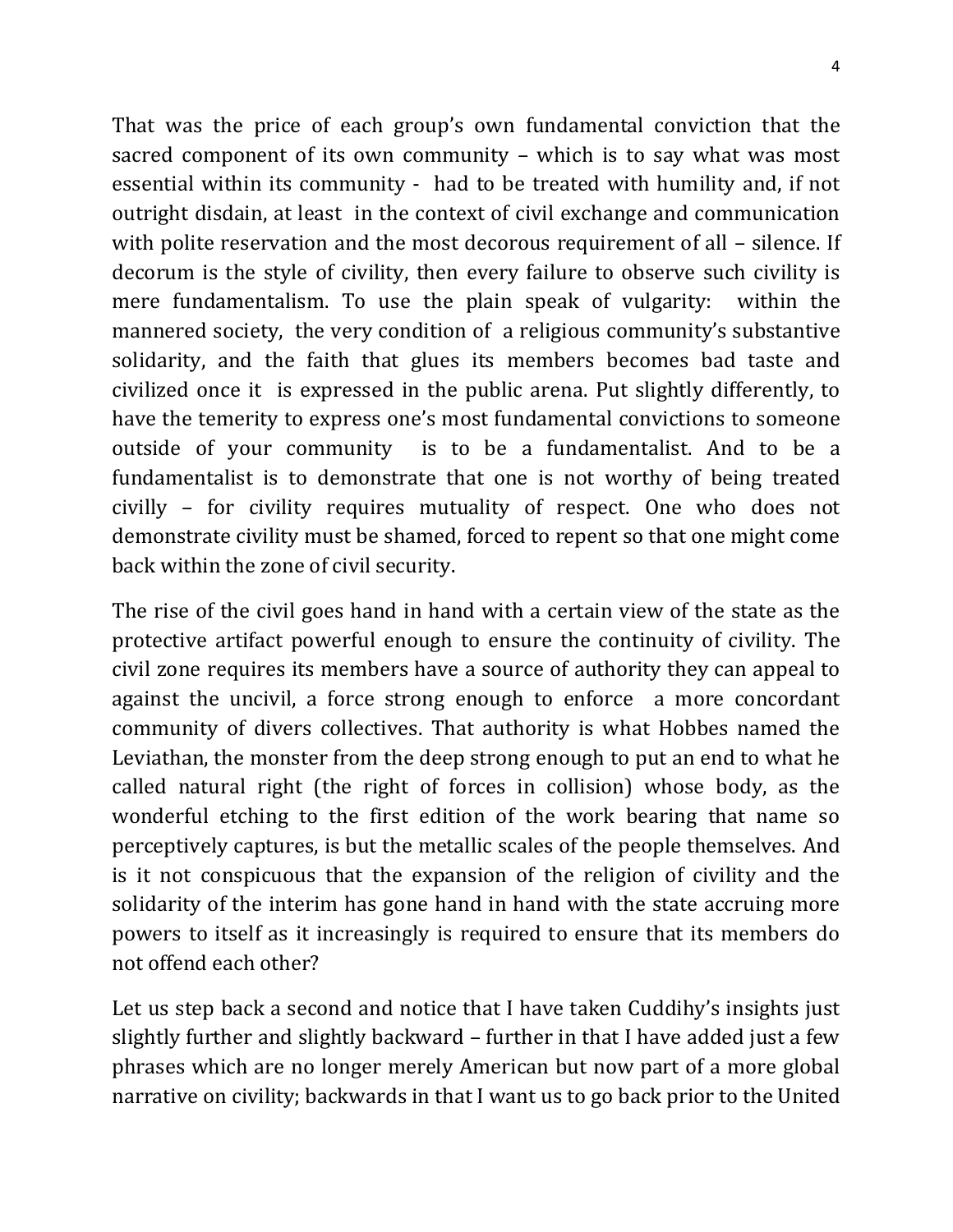States, which forms the space of Cuddihy's concerns, to what Hobbes had held up as a new idea of the political body in the context of the English civil war. For the fact is that while Cuddihy is, I think, absolutely correct to argue that a transformation took place in the United States during the 20th century in which a certain variant of Calvinism took hold, Hobbes provides the most conspicuously modern legitimation of the absolute sovereignty demanded by the modern state. This is irrespective of the fact that Hobbes eschews genuinely democratic representative government. It is also the case that the Hobbesian solution is a case of an English version of Calvinism applied to a crisis that Calvinism helped engender.<sup>3</sup> It is this Calvinist solution to the problem of political conflict – conflict caused, inter alia, by the blowback of the crown's elevation of a new group of power brokers (formed via the distribution of the plunder of Church property), and the failure to really reform the Church at the right time - which would be spread globally by the Calvinized culture of the United States after the Second World War.

It is a great irony that the one country that has been so incapable of solving its internal racial problem took on the mantle of instructing Europe in the mores of civility after the explosive politics of nations of the First World War had reignited and reconfigured itself into the National Socialist politics of race. But that instruction was exactly what it did, commencing with the decision to provide a legal theatre in Nuremberg (as well as the smaller theatres throughout Europe) so that rectitude would become visible in the after math of the War and the German people rediscover the moral bearing it had lost.

With the growth of its universities, as well as the extraordinary talent gathered within them with the inpouring of refugees from Nazism, the United States (whose tenure policies emphasized publication long before the UK or Australia) led the world in the production and distribution of post-World War 2 social ideas. And the ideas it developed and circulated were ideas about how to improve the world, which given the state of the rest of the world, and imperial free-fall of Great Britain, could be said to be equivalent to making the world more like the USA. Along with rock n' roll and coca cola, American

 $\overline{\phantom{a}}$  $3$  Cf. M. Gavre, 'Thomas Hobbes: The Dynamics of Theorizing,' especially the section 'Hobbes and calvin' in Perston King (ed.) Thomas Hobbes critical Asessements, (London: Routledge, 1993), 204-230.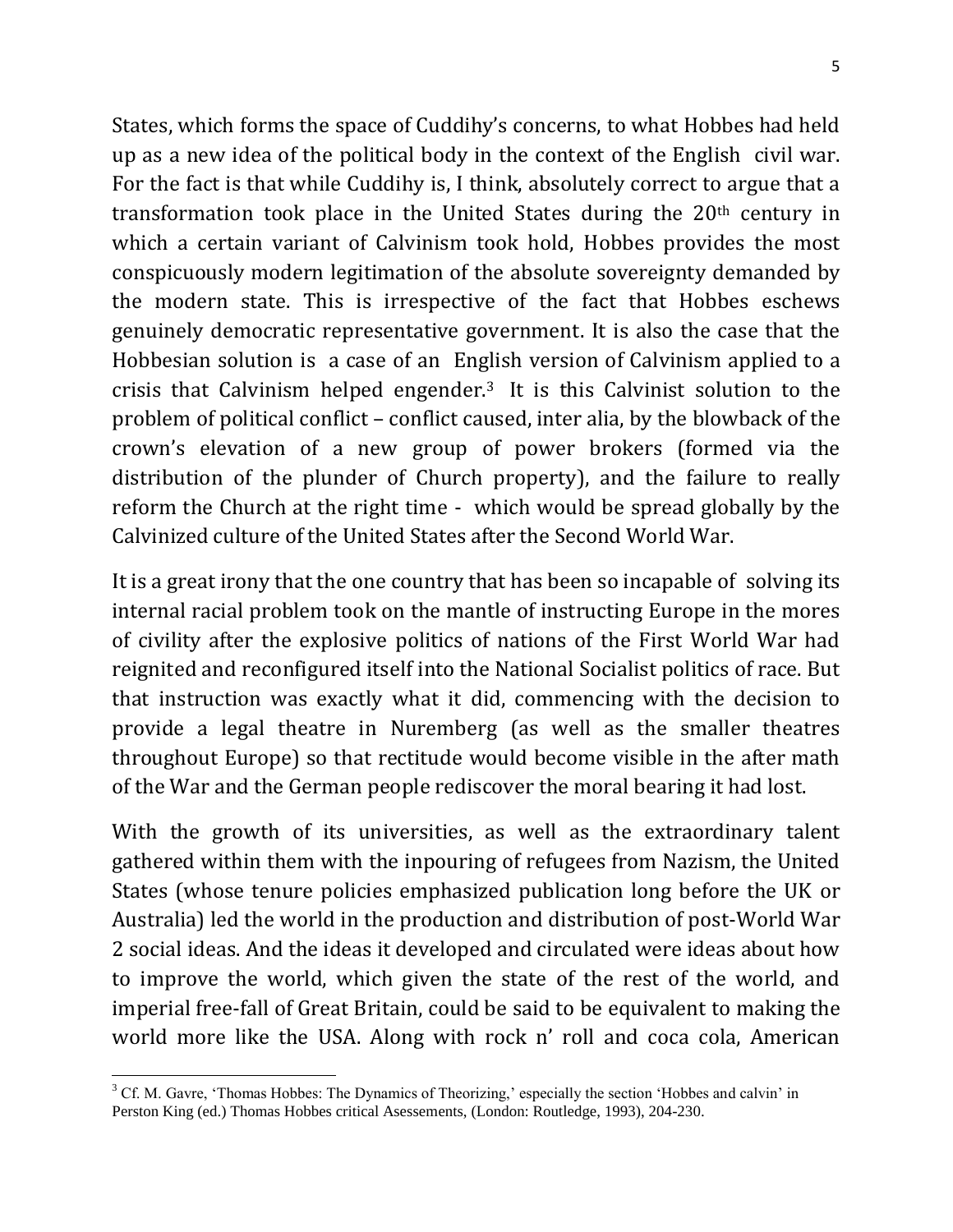scholarship, American ideas about politics, society and culture were for export. By the time of Vietnam, the United States would itself find itself being criticized by youth all around the world precisely because of the massive contradiction between the moral view of life it had successfully spread in a world in the ruins and smoke of fascism and the brutality of its imperial politics. Indeed, in the immediate aftermath of the Second World War, the United States' imperial role in the Cold War was ever represented as a moral role – and the tension between the pragmatics of its Real Politik and the moral rhetoric, however hollow it has been in the hands of some (all?) administrations has always blunted its weaponry. For the moral narrative of its global political purpose and role has always served to fuel internal moral dissent from the pragmatics that other superpowers, unencumbered by the need not to shoot journalists and to woo an electorate, simply find baffling.

But if the United States has been torn between a hegemonic imperial logic, in so small part due to the irruptions and vortices of violence that seems to fill political vacuums, and a desire to retreat to the relative safety of its distance from the conflicts of the un-Calvinized, due to the moral pressure and outrage of its administrations' internal critics, it nevertheless finds some kind of anchorage in the solace of its civic righteousness.

It might seem that I am speaking ironically, but I am not. For, in its way, the United States has to some extent solved a significant problem – the problem of its own internal collective political communalized violence. And it is understandable why it should be proud of that solution, even if the society of the United States is not only the most violent of Western liberal democracies in terms of crimes committed, but also in terms of how criminals are treated. The success is, however, visible in the relationships between religious communities in the United States. One cannot, for example, imagine wars breaking out in the United States, in which religious designation, even of different Christian groups – as was the case between warring Croats and Serbs in the 1990s – becomes a contributing factor in the conflict. And if the rest of Europe seems light years away from reproducing the Serbian *solution* to the presence of Muslims in their neighbourhood (a solution which was different in scale to be sure, but not always in kind from the Bosnian Muslim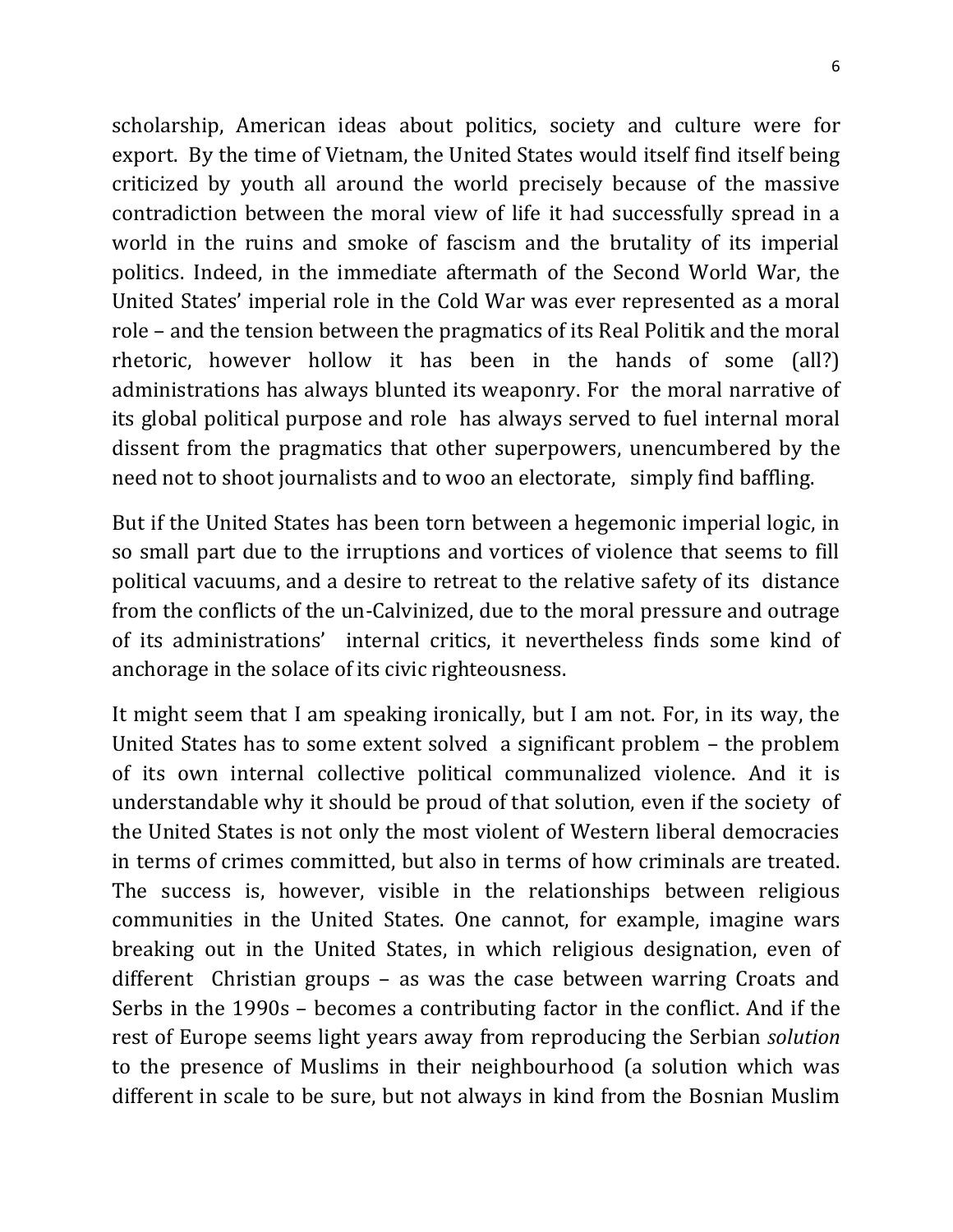treatment of Serbian enclaves within their midst), the Muslim problem, as it may be somewhat un-decorously, termed in Europe has not reached the same scale in the United States as in Europe. And this is in spite of the scale of killings of 9.11 far surpassing the Madrid and the London underground bombings, but, in the main, the presence of in Europe has had a far greater effect in the day to day political alignments and tensions than in the USA.

Whether the United States' religion of civility is genuinely successful in creating a healthy peace between Muslims and non-Muslims is difficult to say. And certainly there are journalists and academics in Europe who reproduce the 'no offence/ respects and rights model of the United States. In any case a debate held by the Robert Rosenkranz foundation on the question 'Is Islam a religion of Peace?' in which Hirsi Ali and Douglas Murray argued the negative and Zeba Khan and Maajid Nawaz the affirmative was a very powerful illustration of how the religion of civility model of tolerating difference rests upon stealthily (though not necessarily consciously) depleting the most dangerous and vital elements which are the glue of the substantive solidarity of non-Calvinized peoples. <sup>4</sup> For what was so striking about the affirmative case and appeals of Zeba Khan and Maajid Nawaz was how unquestionably liberal their rendition of Islam was. Both accepted without qualification the separation between religion and politics, and in a way that was completely commensurate with the public/ private split and the accompanying relegation of religion to the private individual. It was an exercise in the classical appeals of liberalism. The un-scarved Zeba Khan spoke movingly of her loving parents whose civility and tolerance undoubtedly would find few equals, let alone peers, within the audience. For as Zeba Khan recounted:

they enrolled me and my siblings in a Hebrew day school for nine years, where we learned Hebrew, read the Torah, and prayed in a synagogue almost every morning. They always wanted us to learn about other faiths, and they always made sure that we knew the difference, though, between Islam and

 $\overline{\phantom{a}}$ 

<sup>&</sup>lt;sup>4</sup> It can now be found online at c http://intelligencesquaredus.org/wp-content/uploads/islam-peace-100610.pdf Last [viewed March 17,](http://intelligencesquaredus.org/wp-content/uploads/islam-peace-100610.pdf%20Last%20viewed%20March%2017) 2012.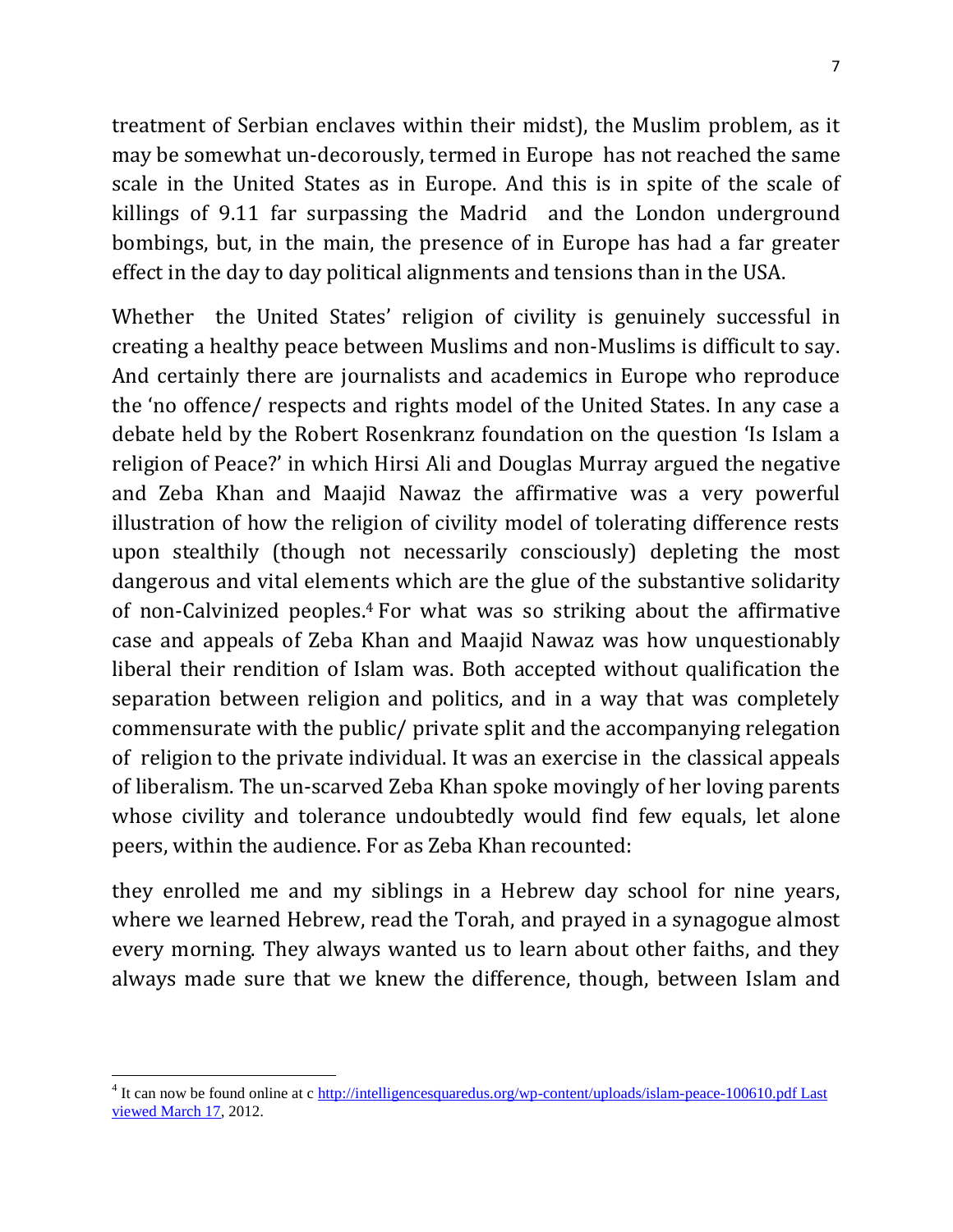Judaism. But they also made sure we also respected our Jewish sisters and brothers in faith.<sup>5</sup>

Khan's parents were as she emphasized throughout first and foremost liberal American(ized) Muslims, though every sentence and every gesture was meant to reach out to her fellow Americans in the audience, she seemed oblivious to the fact that to more traditional Muslims what she was saying was utterly shocking. Who can imagine pious Muslims from anywhere from Pakistan/ Iran/ Saudi Arabia/ to Egypt being warmly congratulated by fellow Shia or Sunnis for sending their children to Hebrew school to learn what the Koran makes very explicit is an apostatic treatise from an apostatic people? But Khan was not thinking of an audience outside of her comfort zone. And from inside it - who could doubt that Zeba Khan's parents were people of peace? Certainly not Hirsi Ali, who must retain a retinue of body guards to protect her from Muslims threatening to kill her, nor Douglas Murray, both of whom made a point of their admiration for Khan and Nawaz as people. What remained of Khan's parents' Islam, in the story she told, was a certain kind of faith – an anodyne faith in which goodness and niceness and tolerance were all too conspicuous, and in which anything resembling the kinds of Muslim communities actually existing in the Muslim world have little to no counterpart. Were they to exist there, the Israel problem would have ceased decades back; Muslim anti-Semitism would have vanished; jihad would not be exported; all women would have equal rights with men; anti-Semitism would be the exception rather than the rule; and Christian evangelists could openly seek to convert Muslims. We might say, Islam would just be another religion, and it would be, as Christianity and Judaism now are (but were not, of course, always), a liberal one.

The other party to the affirmative position of the debate Maajid Nawaz was, if anything, and if possible, even more liberalized, or at the very least his talk was based upon a more sophisticated liberal theoretical framework. Nawaz's journey to being a founding member of the Quilliam Foundation, an antiterrorist Islamic think tank, had been an interesting one. A British born Muslim with Pakistani parents, as a university student he joined Hizb ut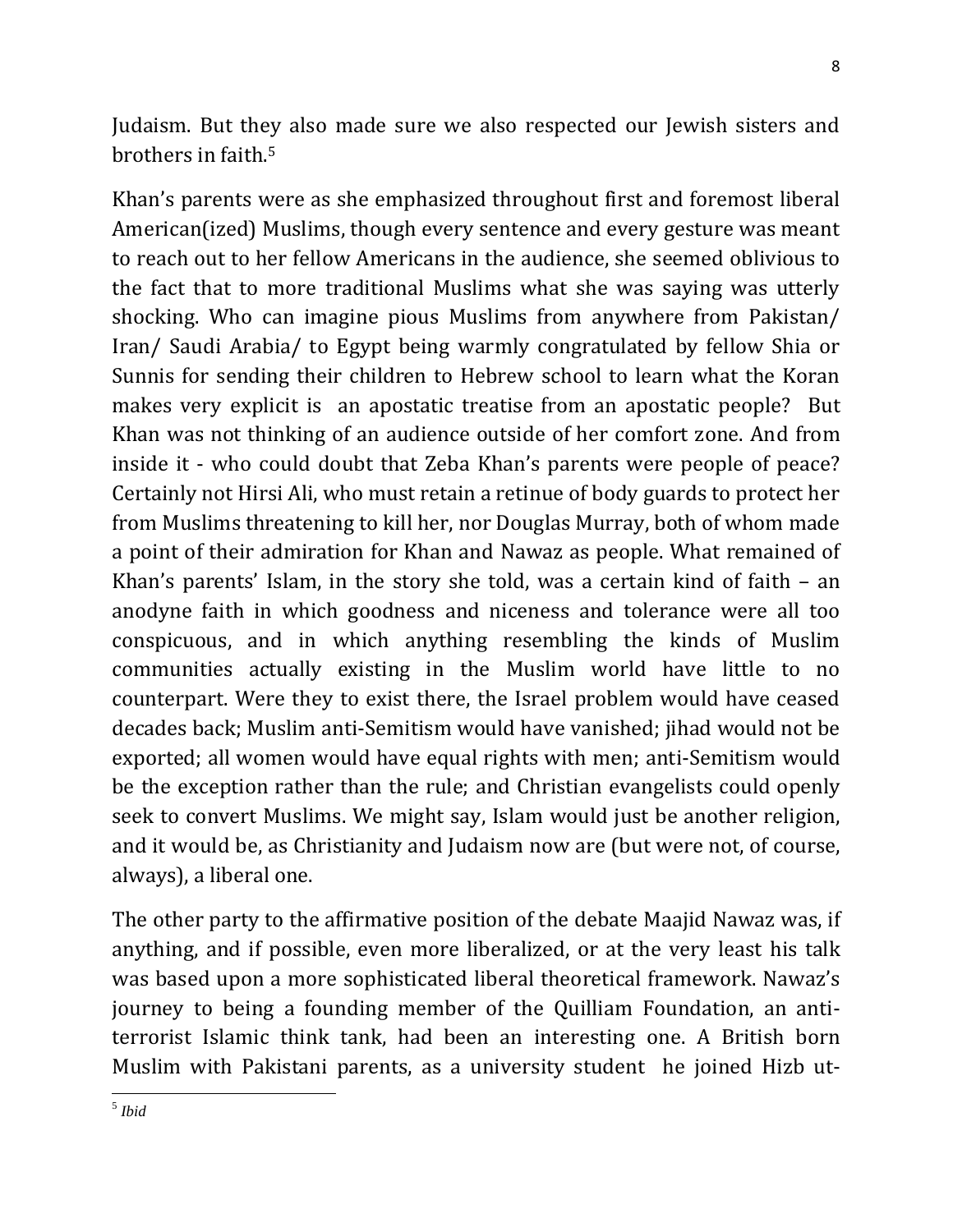Tahrir, a party widely active in universities in the United Kingdom, but banned in less enlightened countries such as Russia, and in a large number of Muslim countries, including Syria, Turkey and Bangladesh, and Egypt, where he was imprisoned for his activities with Hizb ut-Tahrir. He was adopted as a prisoner of conscience by Amnesty International – even though Hizb ut-Tahrir's mission of a return to the caliphate and the replication of Mohammad's foundation of an Islamic state hardly seems commensurate with a genuine politics of non-violence; for whatever one may think of Mohammad there is no question that he and his community were engaging in strategic warfare of survival and expansion. According to Nawaz he learnt from the example of older Muslims during his time in prison in Egypt that his brand of Islamism was contrary to genuine Islam, and was more a branch of fascism than Islam. The story is certainly moving, but it is curious that he could for so long misinterpret the peaceful narrative he would later find in the Koran. It is equally interesting that in the debate he would make a critical distinction between Islamic scholars and the fact that many of the Islamist 'extremists' were not 'clerics'. Though, he did concede that the Ayatollah Khomeini was a scholar, which raises the question: how complex is the liberal message if a man who spends his life studying the Koran, hadith and legal traditions fails to see it? And Nawaz was being extremely disingenuous in giving the impression that his 'scholars' were somehow the more orthodox interpreters of Islam.

But for me the most interesting appeal of Nawaz was the appeal to historical context and the changing times. Nawaz spoke as if historical progress is the most natural thing in the world, and as if all people's assemble their temporal experience in such a way as to learn from their past in order to live more morally now. Thus, when confronted by Douglas Murray about the age of Aisha when Mohammad 'married her' (six) and, in Murray's words 'raped' her (nine), Nawaz emphasized the need to take into account the historical context of the morality of the period. Indeed, the insistence upon a historical hermeneutic was critical to Nawaz's major argument. In another environment, Nawaz might have been forced to confront the fact that such a historical hermeneutic and such a view of historical progress has nothing to do with the anthropology or hermeneutics that can runs through the Koran and hadith.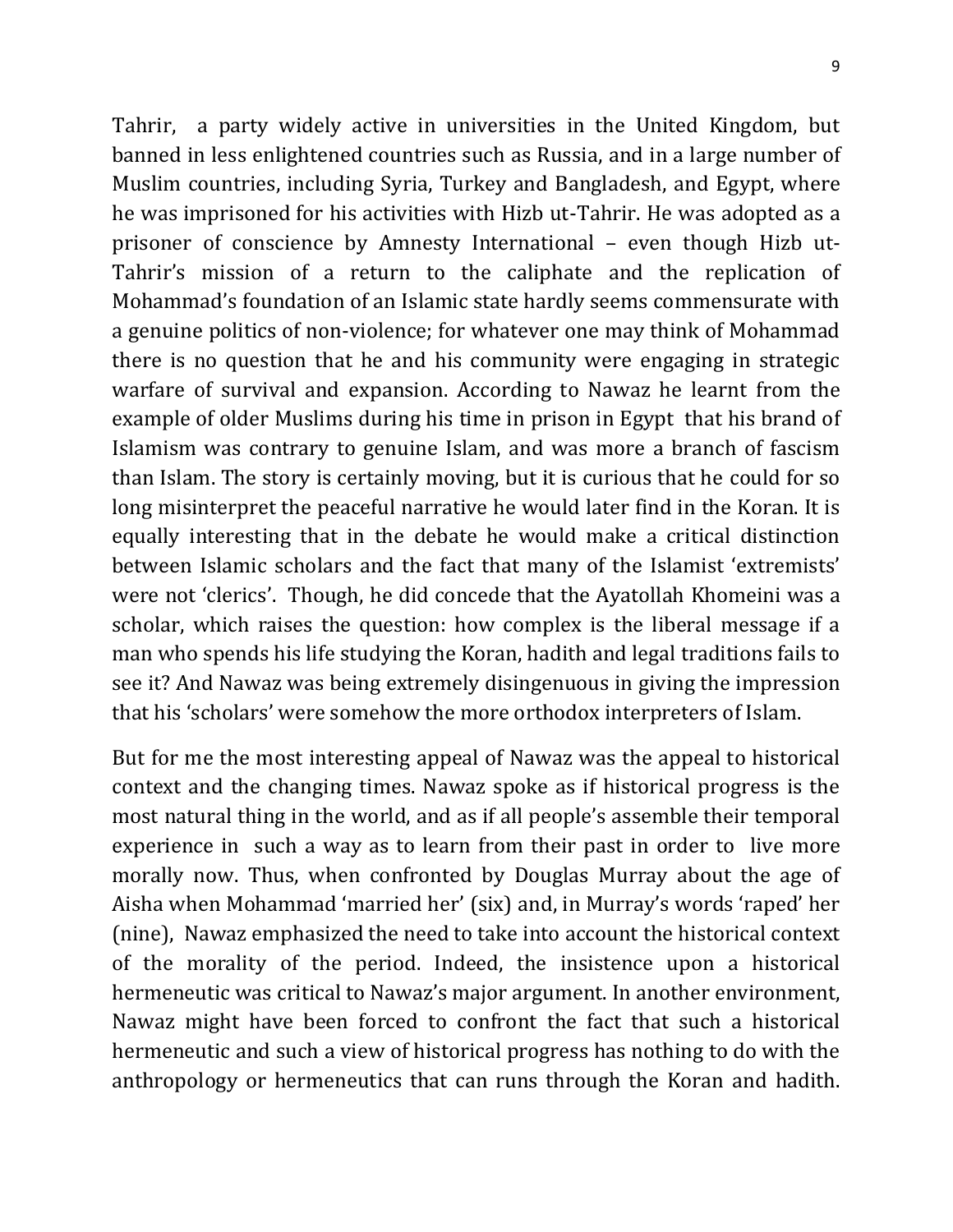There is nothing terribly difficult about that hermeneutics – it is one that depicts God word as all powerful, all embracing, and as ever true. It is a perspective that goes against the grain of modernity, but it is not one that contradicts traditional tribal or imperial ways of understanding authority. On the contrary it is a brilliantly successful way of consolidating and heightening the degree and intensity of a traditional understanding of authority within a larger framework of communal solidarity. It stabilizes and anchors – God is but God, there is one book, and one life worthy of being depicted within a book of his saying and deeds. If possible all other contingencies should be understood through that powerful unity of divinity, of law and society, and example. Nawaz' hermeneutics might seem like common sense, but they nothing in common with the sense that operates within the larger Muslim world.

Nawaz's contextualist perspective relativizes the word of Allah, just as it absolutizes the view of progress whose roots are the providentialist ones of Christianity, which would undergo a secular transmogrification in the, frequently, more facile versions of the Enlightenment. But even the need to find historical hermeneutical methods for the reading of scripture – as is all too conspicuous in Spinoza's *Tractatus Theologico-Politicus*, comes out of more than a century of religious wars within the Christian nations.

Stated more bluntly Nawaz and Khan like many millions of Muslims find themselves in a world whose reproduction has been shaped by narratives based on experiences exogenous to the sacred texts which form that part of their identity which they might well think is their most important part. To some extent, this split between the forces of reproduction and the historical sources of everyday appeal is the case of everyone who appeals to some ultimate authority to orientate their being. And this lengthy discussion of the one side of the debate has not been for the purpose of seeing who wins the debate. Although, it is noteworthy that the idea of the value of peace as such as the absolute source of appeal of a religion's worth tells us equally about the kind of world we inhabit and the narratives that are constitutive of at least that part of it which is inhabited by the participants in the debate and their audience. (As it turns out, the audience was more moved by the disturbing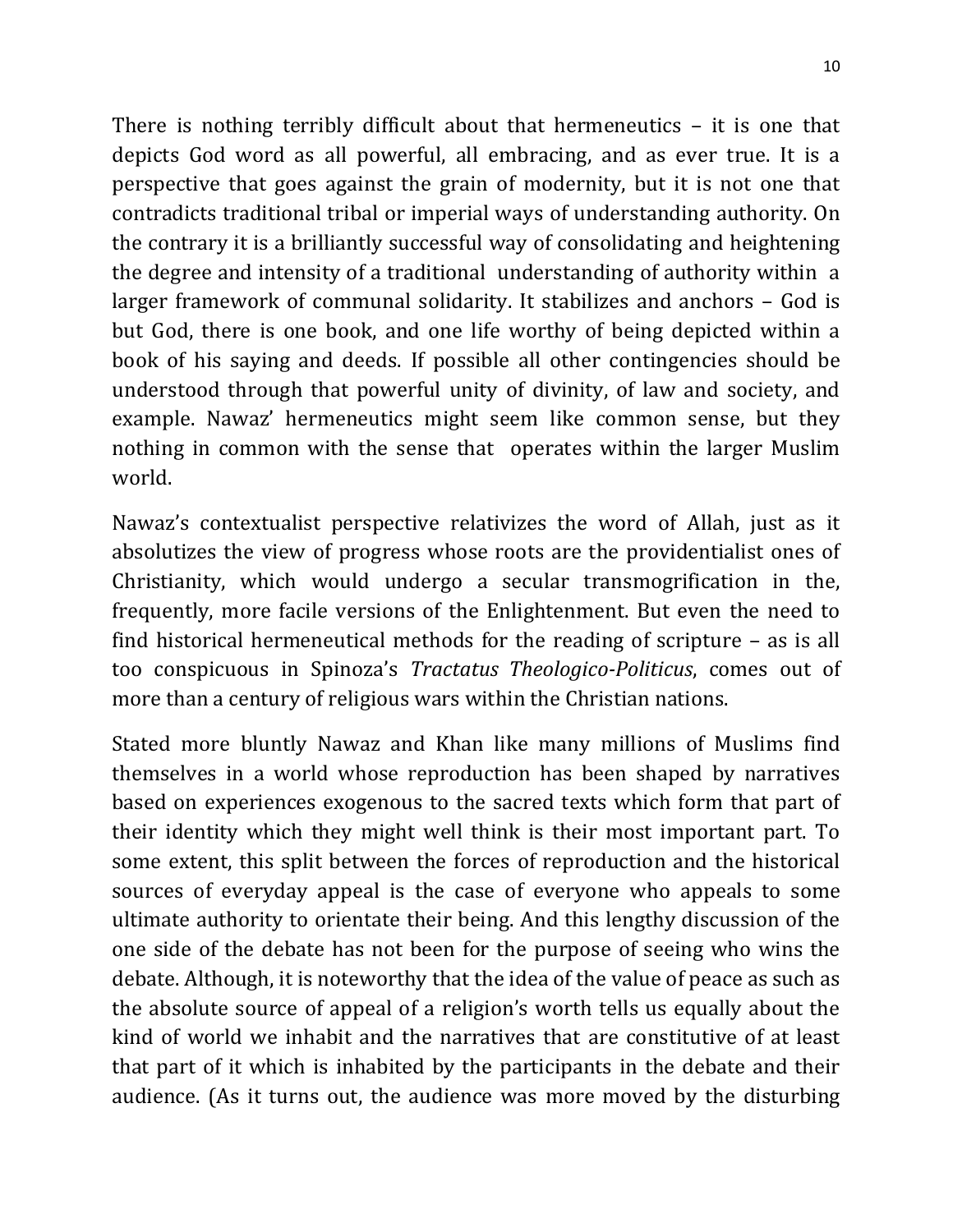autobiographical narrative of Hirsi Ali and the political challenges and uncomfortable facts of Douglas Murray than by the good will and natures of Nawaz and Khan; they lost the debate - 55 % to 36 %, even though prior to the debate the audience were more sympathetic to the affirmative than the negative – by 41% to 25%). The lesson that Nawaz and Khan must have taken away is that more must be done by Muslims to convince North Americans that Islam is a religion of peace. Another way of saying this is that more must be done to redress the perception of incivility that the US has of Islam, though the most obvious way this must be done is through the kind of deeds that Nawaz himself is doing. Which is to say more must be done to make Muslims more civil. Or if I go back to my earlier point – more must be done to Calvinize Muslims.

I should also note here that Nawaz is actually a British citizen of Pakistani parents, and that Hizb ut-Tahrir, the organization he left, has only become active in the United States in the last few years. But it is interesting that a former radical Muslim from Britain has come to the United States to preach that Islam is a peaceful religion and he finds himself competing with his former organization about the direction of Islam. He is a good example of the successful export of Calvinism.

But let me return to my earlier disjuncture between the United States and Europe, and my claim about the civilizing mission of the United States, and the Calvinism which is at its civic heart. I must add that this consensus of civility is not one that runs through the entire culture or across classes – it is the consensus of the reflexive consciousness and the class who fabricates that consciousness and thus shapes the reflexive sites, the educative institutions of the nation.

Almost no greater criticism can be made of something a speaker says in the United States than the retort 'I am greatly offended by what you are saying.' A phrase that loses any kind of forcefulness once it moves into Catholic or Orthodox Europe. It is no accident that in the United States words take on such a delicate nature – if used offensively they are to the civil consensus like nitroglycerin. Every word that may cause offense must be guarded against and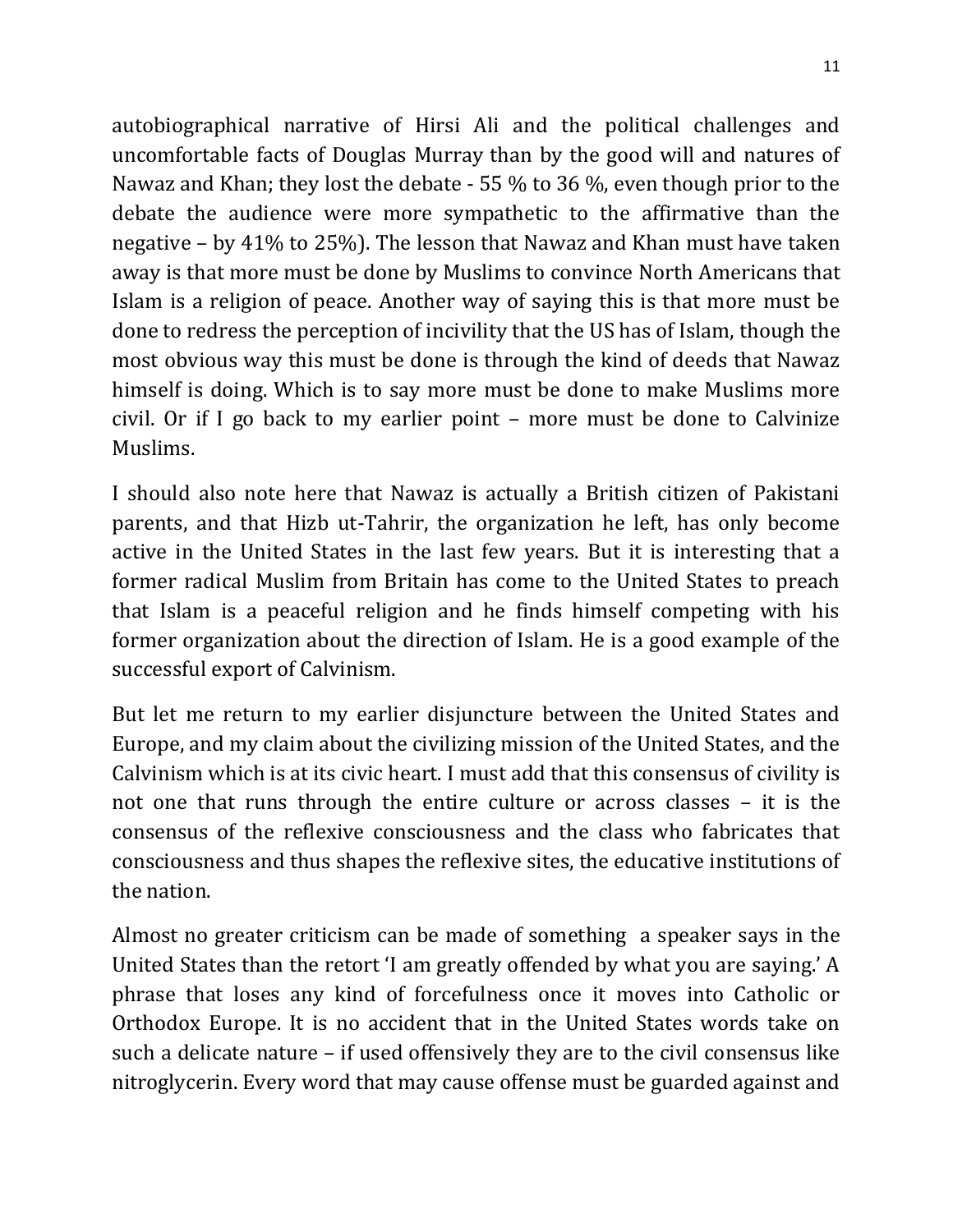anyone who uses an offensive word must be shamed. An English radio journalist I met once told me how she was looked upon with the horror usually reserved for the worst social lepers when she jokingly responded to a story about ladies underwear being kept in refrigerated storage to preserve the traces of semen: 'you mean that's a fridge full of knickers.' To the American ear the harshness of the English ck threatened to open up a race riot. And the story, in 1999, of David Howard having to resign after having used the word niggardly (and Wikipedia lists a number of incidents where this word has led to uproar) indicates how dangerous the penumbra of offense may be within the United States – so charged is the subject that it provides the material for one of the finest literary works to appear in the USA of the last fifty years – Phillip Roth's *The Human Stain*. 6

For all its madness though I have suggested that the United States has been somewhat successful in solving the problem of religious violence. Even though the number of deaths from 9.11 far exceeded the deaths caused by Islamism in Europe, there is no mainstream anti-Muslim/ anti-immigration party in the United States. In part this is because Islam is not seen as Islam in the United States – it is seen as a minority religion.<sup>7</sup> Which brings us to the core defect of the culture of no offense – that nothing is seen for what it is. The great culture of the toleration of difference is really a culture of the intolerance of difference. This is, of course, what the great intolerants – the American conservatives (who have no real European counterpart) always say; though what they don't realize is that this is precisely the American way, that

 $\overline{\phantom{a}}$ 

 $6$  Other parts of the Howard story are equally instructive about the culture of civility – for under pressure from the gay community David Howard was offered his job back. That he was a member of a minority meant that he too understood victimhood. Indeed he publicly commented that he had learnt a lesson about the situation of African Americans. He had demonstrated his public sympathy with the victim and thus could demonstrate his credibility as a non-offensive person. But this too is part of the Calvinist spirit – for was not Christ the victim of persecution by the powerful? And if we transgress by sinning against the victim must we not redeem ourselves through apology? Larry David, that astute observer of Jewish and Christian manners, understands all too well that the apology is deeply woven into America's culture of manners. (I doubt if any better instance of life imitating art can be found than the real life Michael Richards, whose successful career was due to Larry David's and Jerry Seinfeld's creation [based on a real life] Kramer, affair.)

<sup>7</sup> There are, of course authors such as Bruce Bawer (a gay Christian American who lives in Europe) and Robert Spencer who wish to raise the alarm about the differences between Islam and the Jewish and Christian traditions, but they are generally treated as alarmists and hysterics. Anyone who goes to the Amazon web site to see the readers' rating of their work will see that it is either rated as five or one star – those who agree that this is an urgent matter, and those who hate what they are doing. A common thread running through the five star reviews is a complaint against the culture of civility which demonizes Spencer and Bawer, and insists upon the peaceful nature of Islam.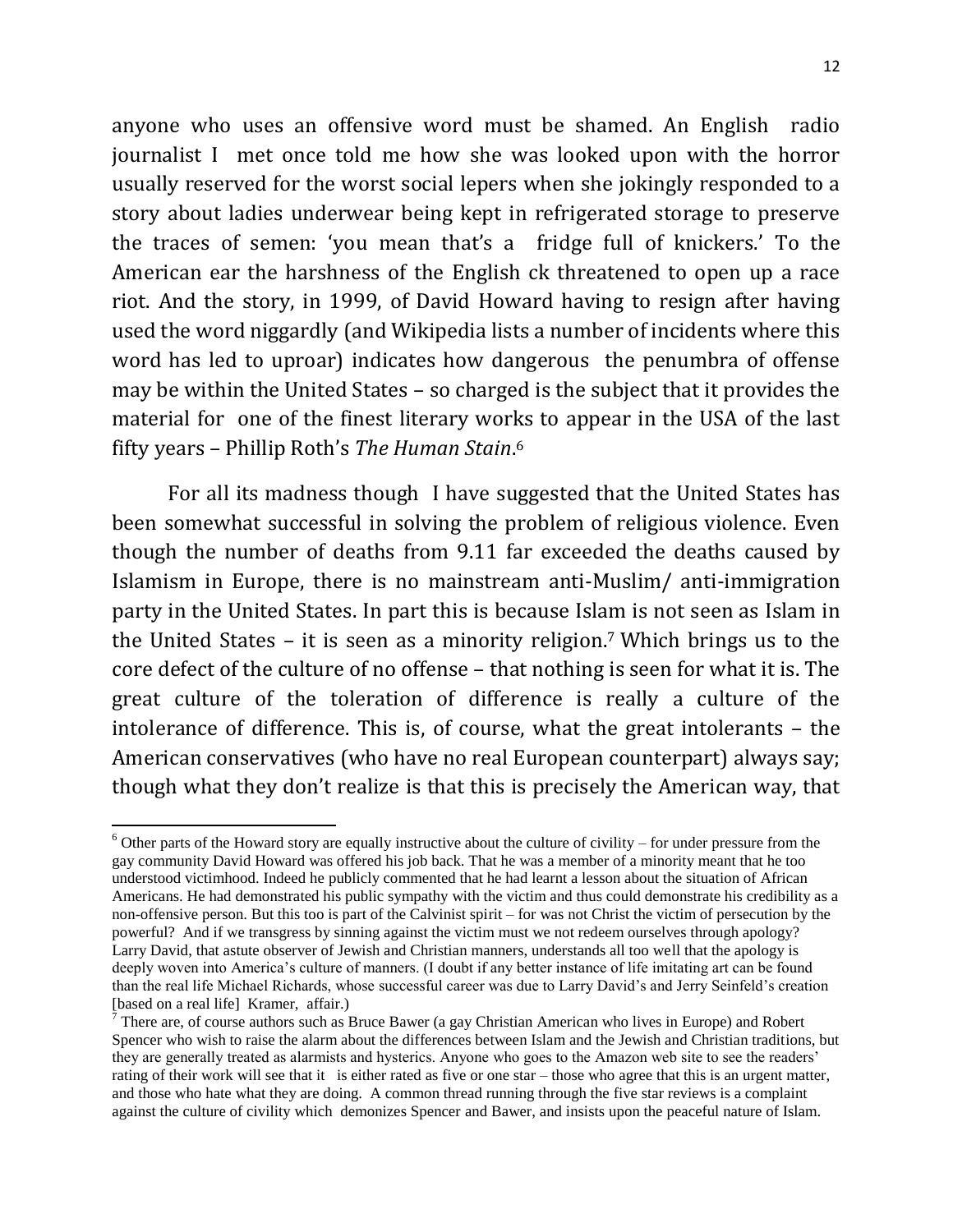this is due not to the defeat of Christianity but to its triumph. At least to the triumph of its form.

I said earlier that after the Second World War the United States wanted to export its mores around the world. And that this was as much a part of its rebuilding of Europe as the Marshall Plan. Indeed, one might add that the student revolutions that took place around the world in 1968 were the result of the success of that strategy. And what has since become the bane of the conservative mind - political correctness – is but the institutional consolidation of Calvinism, and not as Alan Bloom and so many others have thought the triumph of nihilism. The United States might be anarchic in many ways, but its educated classes are the least nihilistic on the planet.

In sum, then, the United States may have its puritan, politically correct institutions as the palliative to, what to Europeans looks like its anarchic economy and pockets of lawless outsiders (which all find reflection in US television series of criminals, polygamists, motorcycle clubs, prisoners etc.), but compared to Europe it has ' solved'– at least for now – the problem that plagued Europe for so long, and which as we have suggested persisted until the mid 1990s and still is not solved. I must italicize the word solved in the case of the United States for the simple reason that its 'solution' is one which bypasses addressing the real problem – and quite possibly the United States is successful enough at least for those who stay out of prison and out the sizable pockets of despairing poverty that it does not need to solve the problem internally. But when it comes to Islam the fact is that demographics also seem to favour the environment and thus not to place undue pressure on the US model of civility. For while there are no official government statistics on Muslims in the USA, guestimates would all place the number of Muslims in USA far below numbers in those Western European countries where Islam is frequently discussed as a 'a problem' of demographics.

Unfortunately though for the United States it has learnt that its bouts of isolationism always become interrupted by events which pull it from its slumber. And then it equally has the experience (though I will not say that it learns from this experience) of its inadequacy in dealing with a world that is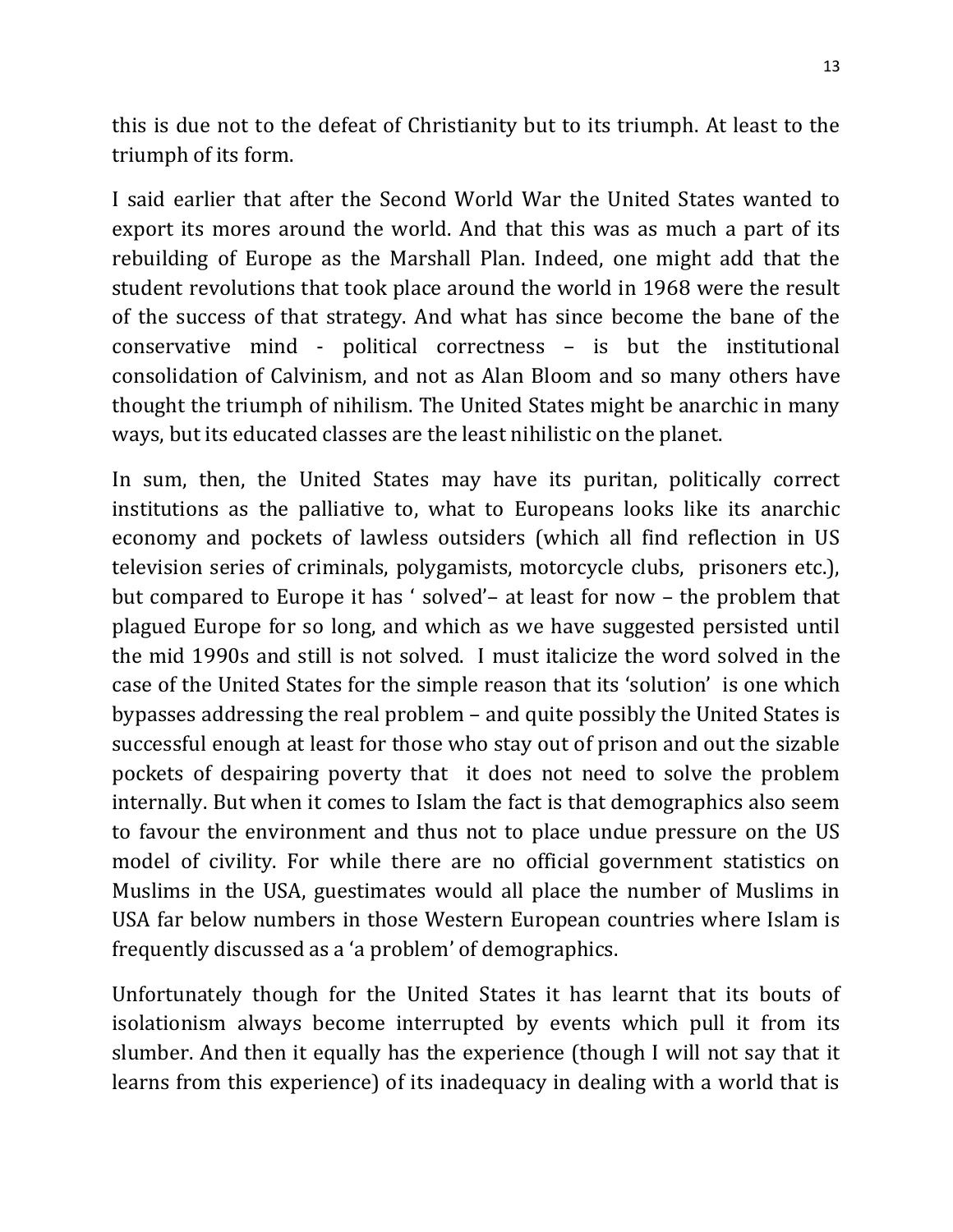not akin to it. It learns that there is a world beyond American Calvinism, and it is unsure of how to operate in that world. It is not helped in its cause by the anarchic elements who damage any credibility it may have as a moral force and it is also not helped by the fact that its moral narrative conceals the violence inherent in its own rectitude. The United States might lecture the world about rights, but every dictatorship has a fair idea of American murder statistics, of a society that has been (and in many ways still is) indifferent to the lack of health services for its substantial poor, of its racial divisions, of its guns, its prisons – which are so important to its sense of order, but are also the greatest of breedings ground for racial tensions and for recruiting whites into neo-Nazism and blacks into Islam.

By contrast Europe is a society where substantive solidarity has never been completely sacrificed for formal solidarity. And this is also why when immigrant communities entered Europe for work, their experience was not akin to the American story where immigrant neighbourhoods would be built only to then be dispersed into the capillaries of the social body (of course the native Americans, and African have also not fitted the model of social dispersement). In Europe unionized labour did not particularly help their cause– for in spite of Marxian narratives about class solidarity overriding all else, tribalism is one of the most natural modalities of human association, and where scarcity prevails tribalism is always conspicuous.<sup>8</sup>

In Europe identity is not something which readily dissolves – even if that is what the European Union would like – because, unlike the United States, there is no greater culture into which it can dissolve. Europe is not so much an actual culture. Under the catholic Church talk of (Western) European culture made far more sense than today – for there were common rituals, festivities, an educated *lingua franca* that did not favour one ethnic group above another. Indeed, there is a very good reason that the Romantic view of culture which emphasizes language, ethnicity, fairy tales, heroes and the like did not exist prior to the Reformation: because there was no real European culture.

 $\overline{a}$ 

<sup>8</sup> As Robert Leiken puts in *Europe's Angry Muslims: The Revolt of the Second Generation*¸(Oxford: Oxford University Press, 2012), about the French unions and Muslim immigrants: ''unionized workers, usually white and native, got steady jobs, even tenure, while immigrants and their offspring, the denizens of the banilieues, got short term jobs, if any,' p. 37.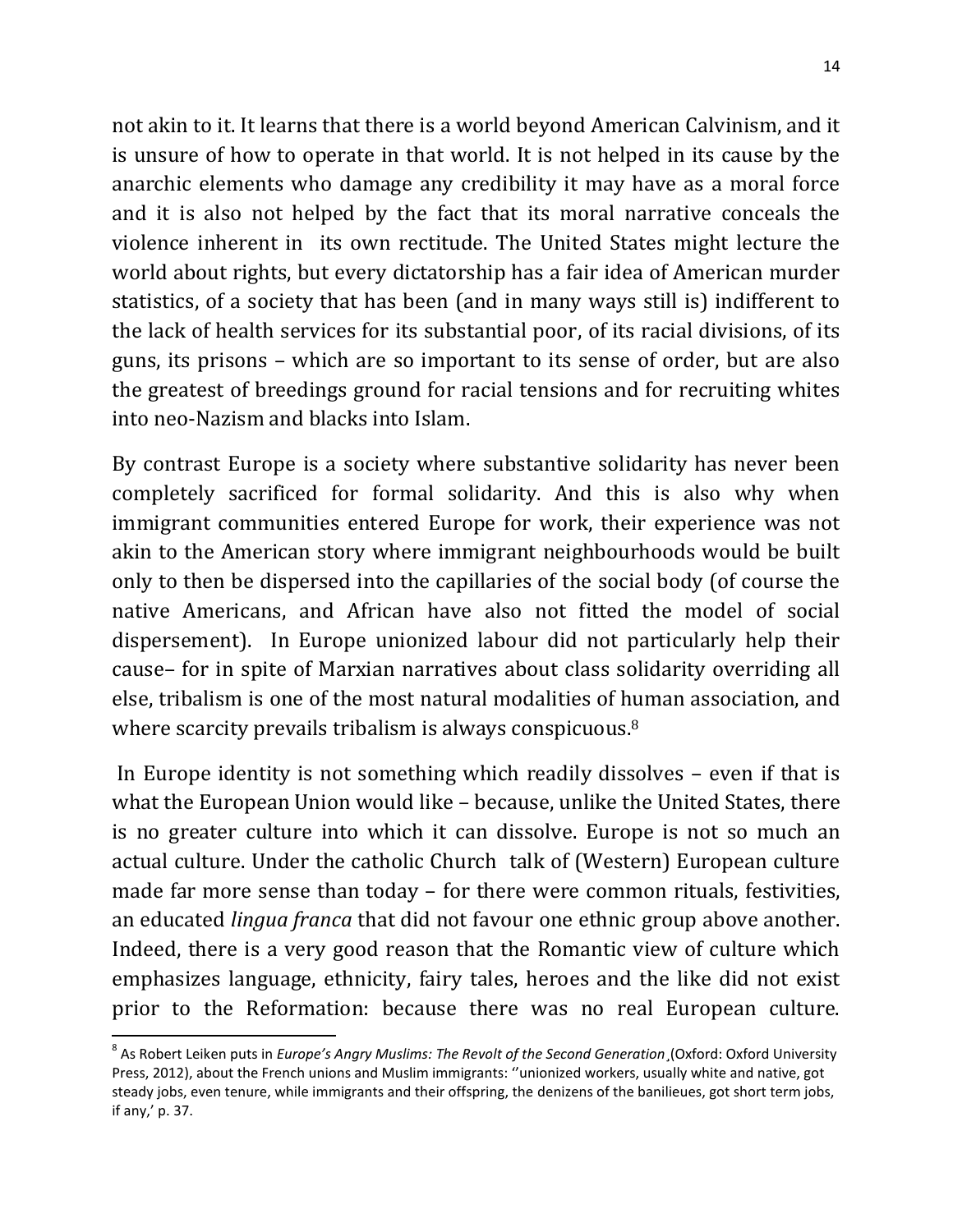European culture is something that a small group of (originally Romantic) intellectuals wanted to create. Pre-Reformation Christian culture, by contrast, was something actual – so actual that some Romantics like Friedrich Schlegel and Novalis dreamed, nostalgically, of its reestablishment. Once religion and national identity became increasingly allied, Europe's ethnic and linguistic diversity became obstacles to the creation of a common culture of Europe. The idea of post-Christian Europe – as opposed to the reality of a united European army of diverse principalities united in their faith against the common enemy of Mohammad II that led Pope Pius II to write his *Europa* - has only had any institutional form for fifty years; and although that form has gathered momentum since the end of the Cold War, it is – as the Euro Zone crisis happening now illustrates – still fragile. Europe is a tapestry of neighbours whose historical memories have been formed by recent traumas. Thus when Yugoslavia fell, old murderous memories opened up, or, more recently, when Germany appeared heavy handed in its demands for the Greeks to get their budgets in order, the swastikas appeared again as a form of political embittered political reaction.

Religious differences in Europe are not, then, differences which can be concealed – for Europe is plagued by its panoply of visible signs of difference - its languages, its parliaments, its customs, its three Christian religions (not to mention Islam in Albania, Bosnia and Turkey and the Muslim remnants of former Ottoman occupied states) which all speak of contrary historical narratives visible in architecture and artifacts as much as habits and sentiments. Likewise when immigrants enter Europe they are surrounded by differences which yell at them. To the American mind the magnitude of these differences is all too easily underplayed, as if a liberal resolution were simply a matter of good will. A good example of how this was aired in an op ed for Al Jaezeera by Joanathan Laurence, an Associate Professor of Political Science at Boston College.<sup>9</sup> The essence of the essay is compactly put in the title – 'Europe's failure to integrate Muslims.' According to Laurence the failure comes from the restriction placed upon Muslims to symbolically express their identity in the public sphere. He operates under the delusion that what

 $\overline{\phantom{a}}$  $^{9}$  <http://www.aljazeera.com/indepth/opinion/2012/03/201231473832412963.html> last viewed 17.3.2012.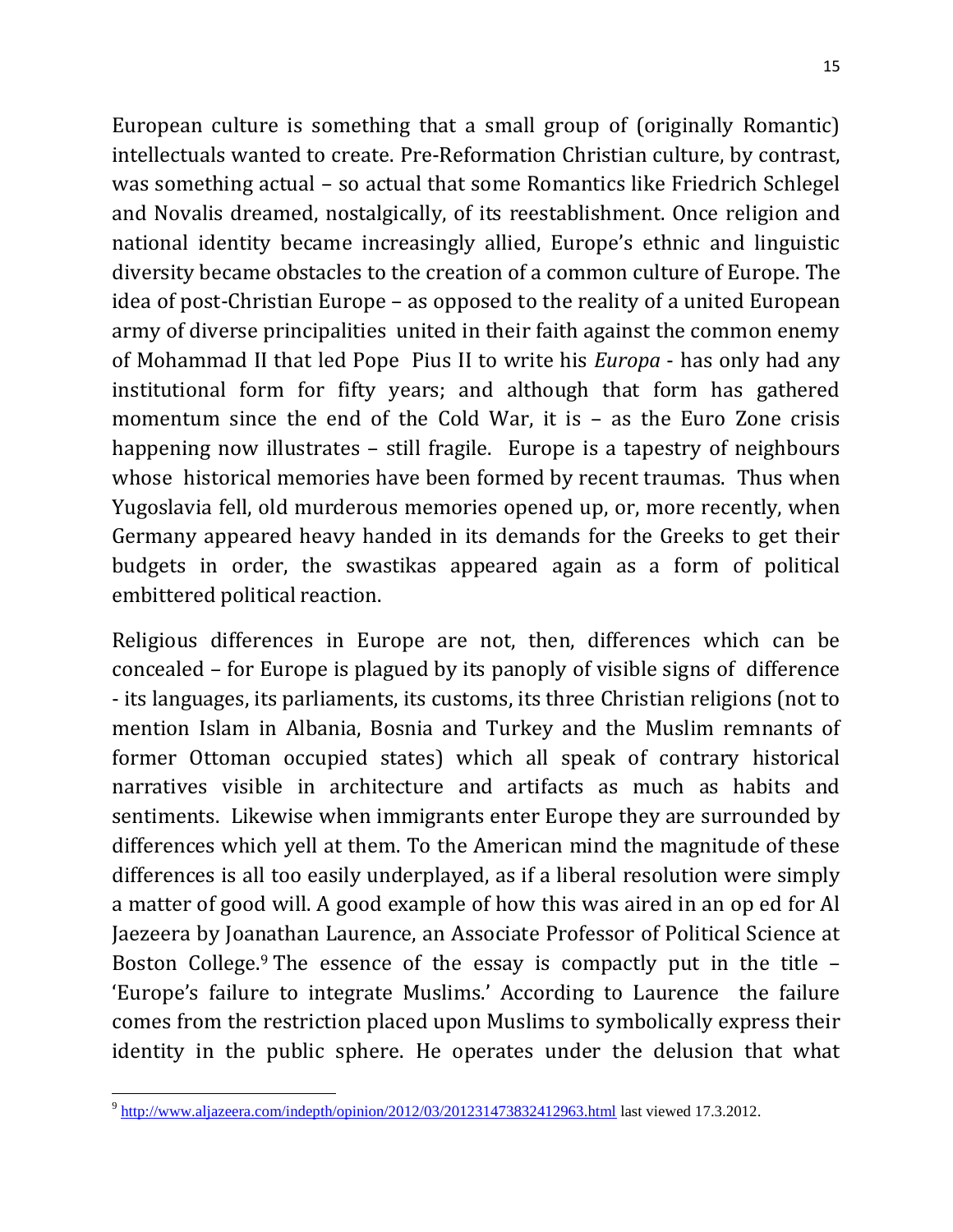Americans and even European intellectuals (who reproduce Hannah Arendt's political appreciation of the political modalities springing from the American Revolution) call public-space exists in European countries. European political life is much more the product of the nation than the public – and as nations are in far greater disarray in much of Europe than any time since the last War – the question of commitment to the nation has reappeared with ever greater frequency in ways that Eurocrats had thought was no longer possible. Apart from the broader tension between nation and public, Laurence's essay does not address, at least with any seriousness (for there is a polemical put down of the idea), the all-important fact that one of the great complaints of secularists in Turkey, and secular 'Muslim' women living in Muslim ghettoes/ neighbourhoods in other parts of Europe, is the intense pressure of conformity that comes from the Islamic community. Thus women who do not want to veil up in certain Muslim in Turkey or Muslim dominated suburbs in France have had to veil up or be punished.<sup>10</sup> The pressure of conformity is not a particularly Muslim trait – it is a condition of all communities – but this does not eradicate the fact that there can be very severe consequences for women who do want to conform to the mores of their tradition once they have been exposed to and offered the possibility of change.

Laurence, like Khan and Nawaz, seem to take the matter of freedom of choice for granted. The freedom of choice that has emerged in the liberal parts of the world is a fruit whose sacrificial costs were enormous. And the fact that the greatest price was paid for centuries ago should not fool us into thinking that the experience of choice is effortless. Nor that it is even desirable in itself. The Muslim traditionalist who sees the horror of freedom of choice is not wrong; for the cost of freedom of choice is not only paid for in the past - it is paid for continuously. More - it is still paid for every time a bad choice is made. Freedom means renouncing authority and tradition. It also means being an example for others to follow. Freedom is destabilizing within a community. And it is very understandable why those whose sense of self is built around honour and tradition stop at nothing including killing one's own family

l

<sup>10</sup> Cf. e.g. Claire Berlinski *National Review*, *August 16, 2010,*  <http://www.nationalreview.com/articles/243587/ban-burqa-claire-berlinski> last accessed April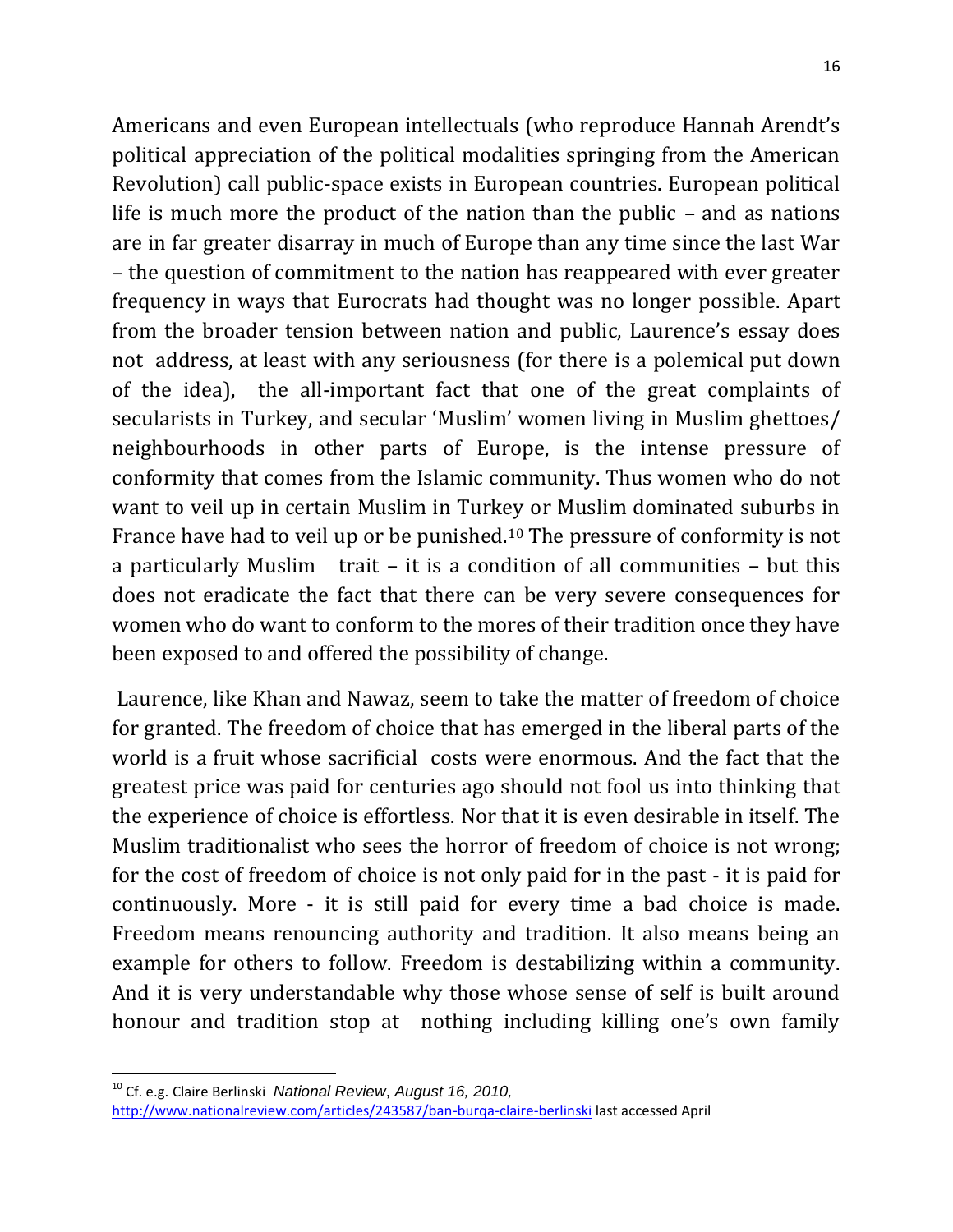members to stop the plague of freedom. A widely publicized image of demonstrating Islamists has two placards that both seem unimaginable to the Western mind: 'Massacre those who Insult Islam' and 'Freedom go to hell.'<sup>11</sup>

Honour killings are a terrible example of the collision of worlds – a tragedy that comes from different value orders coexisting in the same location - a young woman wanting a freedom that other family members view as destructive of all they hold sacred. It is a communal tragedy that was not peculiar to Islam, but increasingly so in Europe today it is a peculiarly Muslim crime, which (to Europeans a disturbing number of) Muslims do not see as a crime. <sup>12</sup> The perpetrators of an honour killing believe not only that they have not committed a real crime but they have prevented a crime – they have followed a higher law than the mere law of the land.

Although honour killing occurs in the United States, it tends not to be so widely discussed as a particular phenomenon of particular religious group as distinct from murder generally. In other words the matter of the sacral nature of the deed is bypassed. In Europe too governments *wish* conflicts involving the sacred would not happen and could just be classified differently. But the failure to achieve this is visible in the rise of political parties which refuse to accept the kind of institutional consensus which rules in the United States.

Multi-culturalism is Europe's equivalent to the religion of civility. But, when the German chancellor Angela Merkel and Nicolas Sarkozy recently expressed that it was a failed policy they may have been wanting to make political capital, both were simply stating what had been a fact for a while in Europe. It was not simply that multiculturalism was almost dead, but that it was its inability to deal with Islam that had killed off the project. Given the structure of Islam it is astonishing that European governments were so ignorant that they thought they could find community leaders who would bring their respective constituents into line so that politicians could find the neat

 $\overline{\phantom{a}}$ 

<sup>&</sup>lt;sup>11</sup> Se[e http://freethoughtkampala.files.wordpress.com/2010/05/muslimdemonstration\\_thumb.jpg?w=487&h=311](http://freethoughtkampala.files.wordpress.com/2010/05/muslimdemonstration_thumb.jpg?w=487&h=311) last accessed 17.6. 2012.

<sup>&</sup>lt;sup>12</sup> Cf. Phyllis Chesler 'Worldwide Trends in Honor Killings, ' Middle East Quarterly

Spring 2010, pp. 3-11., online – last visited march 20 2012 [http://www.meforum.org/2646/worldwide-trends-in](http://www.meforum.org/2646/worldwide-trends-in-honor-killings)[honor-killings](http://www.meforum.org/2646/worldwide-trends-in-honor-killings)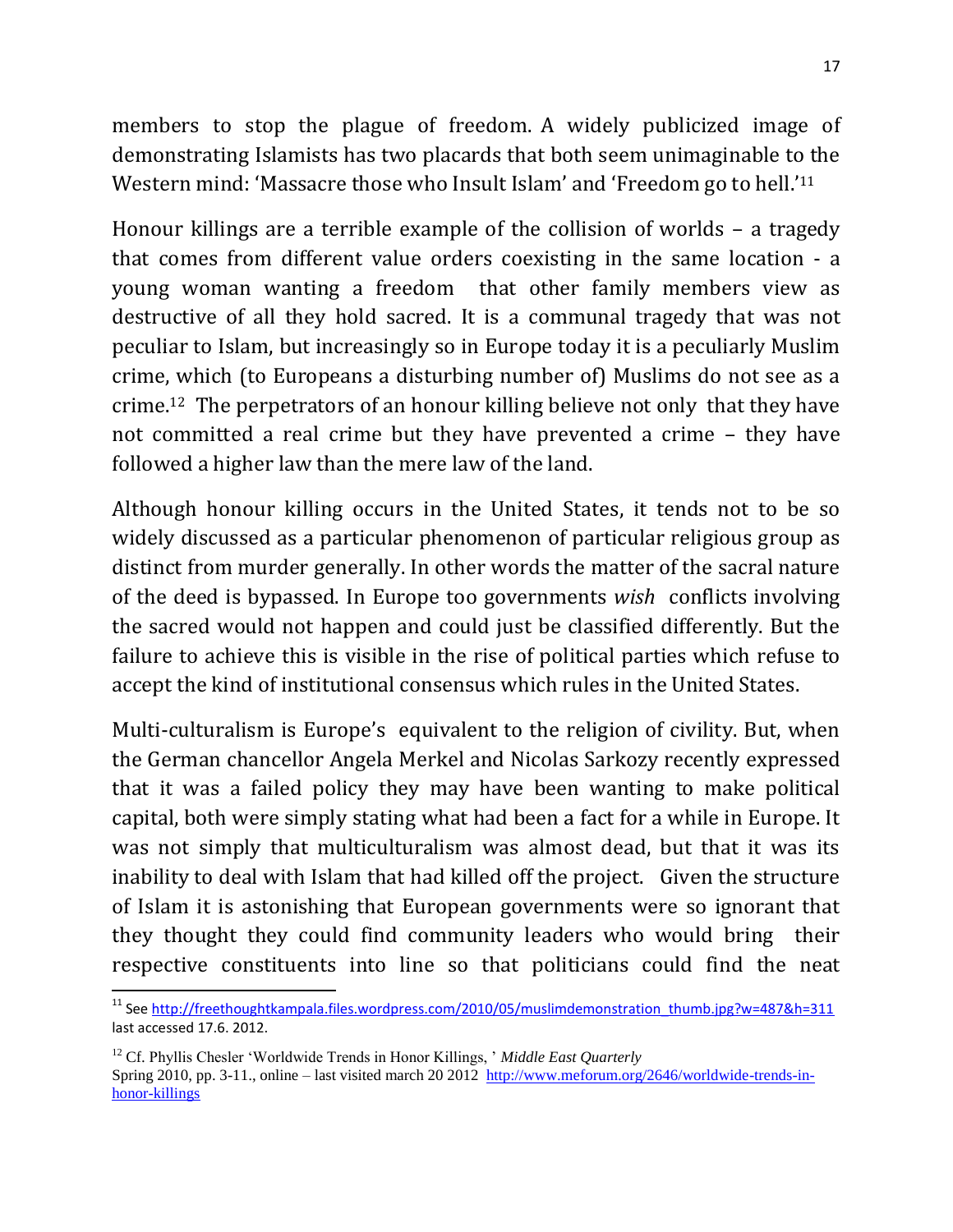alignments which would conform to the input/ output structural block of interest systems of politics that characterizes modern Western party politics. Indeed the example of multi-culturalism and Islam in European is an interesting indication of the desperate need to make something with a very different shape of human energies and practices try and be moulded into a prefabricated Western shape. For Islam was not on few minds when multiculturalism was first touted in Europe as a way to manage immigrants within the community – and a number of parties encouraged migration to enhance their political base.<sup>13</sup> Nevertheless, when the UK introduced its 'Life in the United Kingdom Tests' in 2005 it was belated and some might say rather innocuous attempt to try and find some social glue by trying to define and instruct new migrants in British values. The real problem, so evident in the 2011 riots (which had nothing whatever to do with Islam) is that an increasing number of European nations, including Britain, do not seem to have many core values anymore.

Equally, indicative of the collision between not only multi-culturalism, but far more disconcertingly, human rights and the European response to Islam is the recent wave of parliamentary attempts throughout Europe to ban the niqab, beginning in 2009 with Belgium, and now legislation has been passed or is at various forms of progress in Switzerland (coming on the heels of the minaret bans), Italy, the Netherlands and France. I think what is important here is that these nations are not wanting to do away with rights *per se*, not wanting to do away with liberal democratic political mechanisms. Yet they find themselves in water with no better solution than the might of Leviathan.

Yet it is also important to note that liberal democracies in Europe are under other pressures besides Islam which eat away at their durability – not least are the budgetary pressures, and generational conflicts as the elderly want their pensions, and the young have to pay for their education. And while the relative closure of the labor market protects the jobs of those employed, as we

 $\overline{a}$ 

<sup>&</sup>lt;sup>13</sup> 'The huge increases in migrants over the last decade were partly due to a politically motivated attempt by ministers to radically change the country and "rub the Right's nose in diversity", according to Andrew Neather, a former adviser to Tony Blair, Jack Straw and David Blunkett.' The Daily Telegraph, 23 October 2009. [http://www.telegraph.co.uk/news/uknews/law-and-order/6418456/Labour-wanted-mass-immigration-to-make-](http://www.telegraph.co.uk/news/uknews/law-and-order/6418456/Labour-wanted-mass-immigration-to-make-UK-more-multicultural-says-former-adviser.html)[UK-more-multicultural-says-former-adviser.html](http://www.telegraph.co.uk/news/uknews/law-and-order/6418456/Labour-wanted-mass-immigration-to-make-UK-more-multicultural-says-former-adviser.html) last viewed April 15 2012.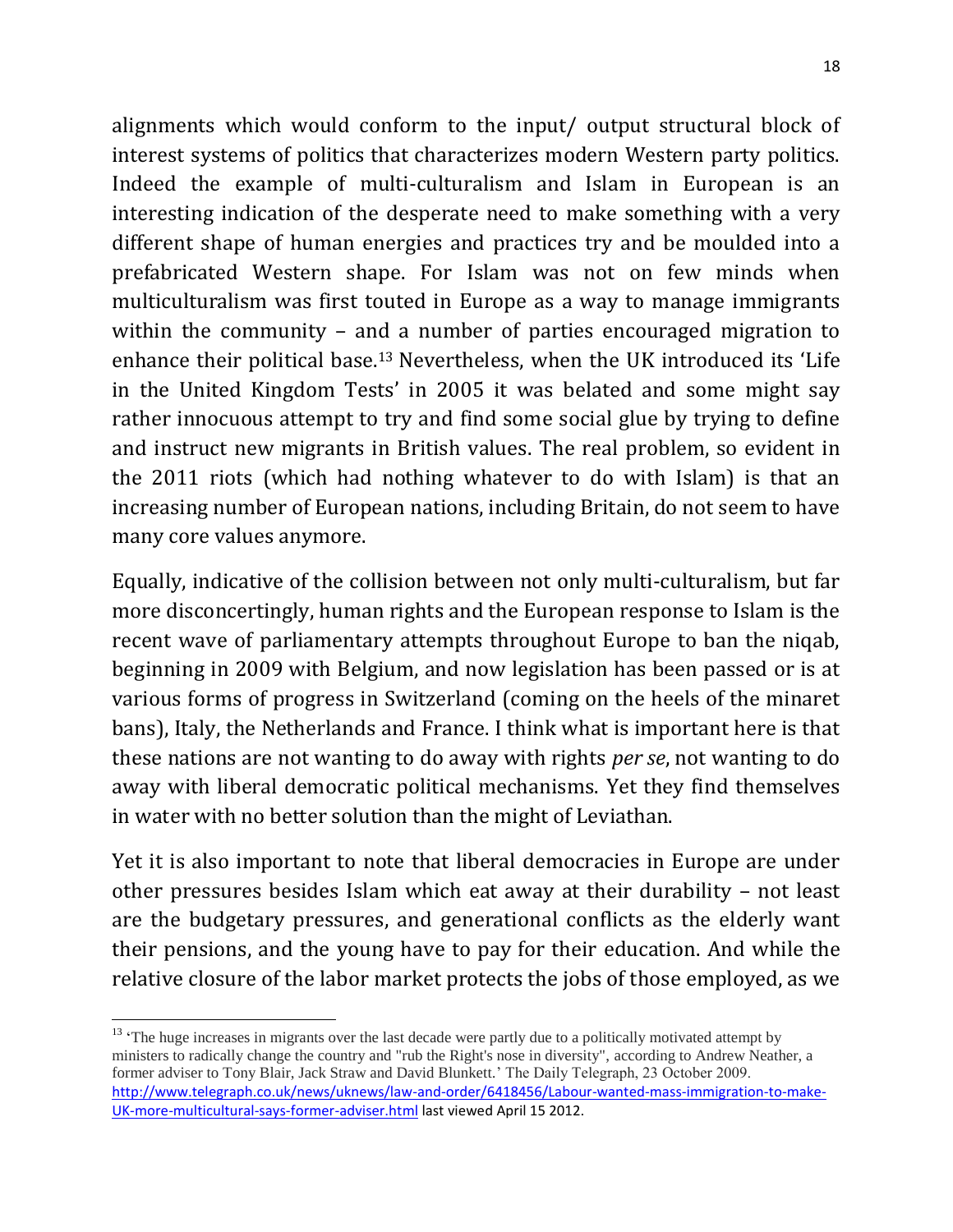indicated above, the young and the immigrants remain condemned to be part of what Marx had called the reserve army of the unemployed. And the fact that Marx remains correct about capitalism's periodic crisis but wrong about a solution to the problem does not make the crisis any less of a crisis.

Europe is in a deeper set of crises than at any time since the defeat of fascism. Islam is not the source of its despair, but is one further symptom of its despair, as are the wave of anti-immigration parties, and, not surprisingly, this in turn has its corollary in young Muslims taking on more radical political interpretations of Islam than their parents generally did. In both instances, such responses tend more to fuel rivenness that already is conspicuous between the urban tertiary educated, and the non-tertiary educated lower classes – the former generally being more radicalized. At the same time, such suppressions of traditional liberal freedoms – suppression which seem to go against the entire thrust of liberalization occurring in other aspects of life (gay marriage, for example) have also fueled anti-immigration political parties whose arguments against Islam are traditional liberal ones.

In its despair a number of countries in Europe has tried to use hate speech legislation. Hate speech legislation has two sources of origin in Europe: anti-Semitism/ holocaust denial and Islamophobia. Significantly, hate speech legislation in the USA is unconstitutional, even though there are arguments made by liberal intellectuals to introduce such legislation. Not surprisingly, perhaps, in the university system in the United States hate speech legislation is practiced de facto. The idea of the holocaust as the paradigmatic representation of fascism and hence the ultimate threat to liberal freedoms lingers in hate speech legislation which may be invoked by any minority group. The point to notice here is the basis of European law is also rights' based and that rights are constructed in the blind/ liberal sense as applicable to a minority and thus as needing protection in need of minority status- that persecution of gays and Muslims share a common suffix is most revealing about the construction of the 'problem.'

Nevertheless, in Europe it is very contentious whether the use of hate speech legislation has been a success, and it is not clear that it has not contributed as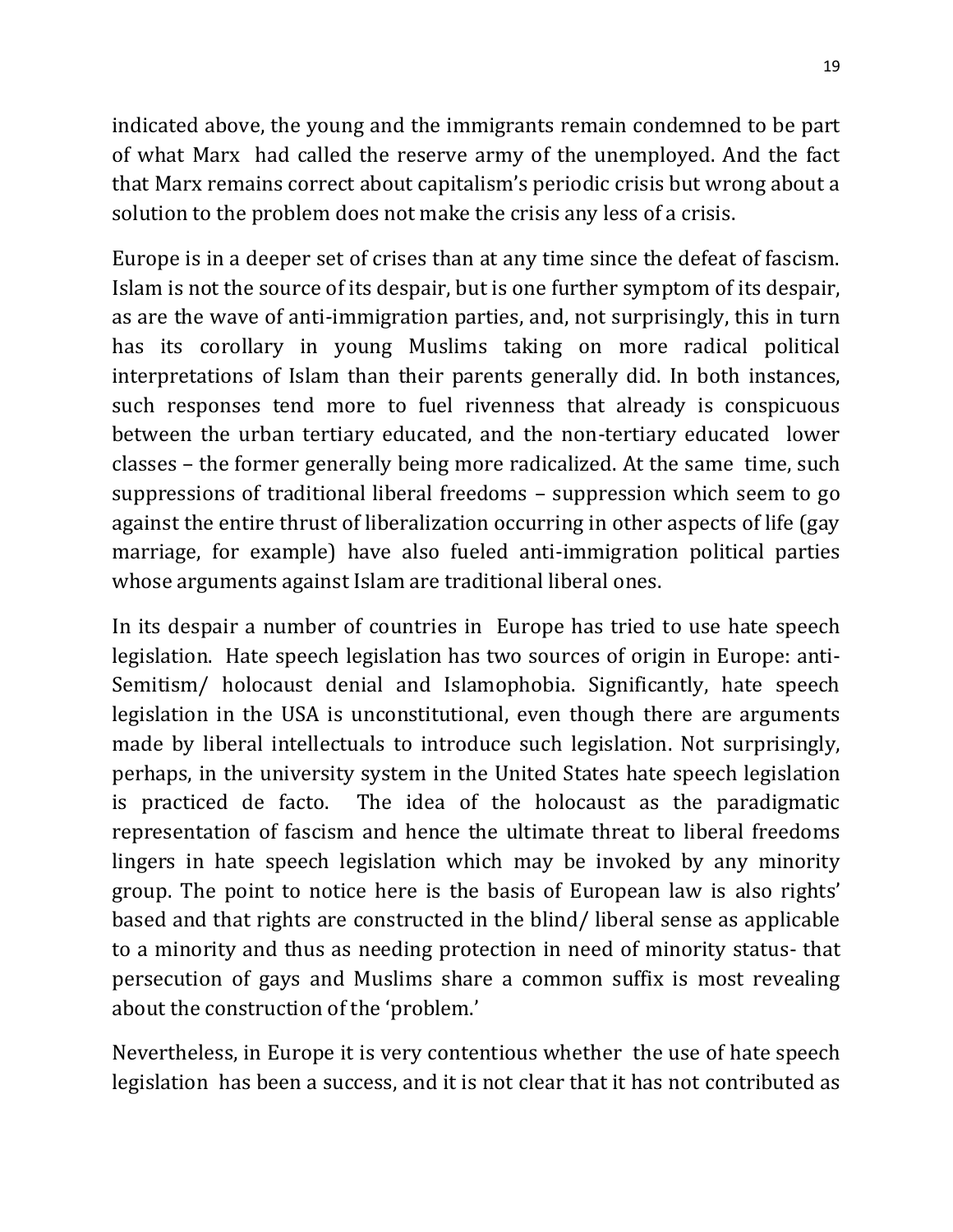much to the increasing support for anti-immigration parties as anything. The case of the film *Fitna* has been instructive. Geert Wilders' short film consisted of nothing but news bites, quotations from the Koran, and Mullahs calling for extermination. He was accused of hate speech (but not convicted), but the speech he cited was not his own. A similar affair occurred in the United Kingdom – a channel 4 documentary was made some years ago in which various radical Imams living in England were recorded calling for violence. Although it did not go to court, the producer of the documentary was threatened with court action by the police for inciting racial hatred. These are not simply examples which revolve around Islam, but they are examples of fractious issues feeding into a deep sense of alienation and abstractness, a hiatus between law and common sense, the danger of which is that it erodes the one thing that every society grounded in the rule of law most requires, viz. faith that law is just. Law itself is jeopardized when it is synonymous with an identifiably political point view that belies common sense. Indeed it illustrates that there is no longer a common sense within a community, as legislators and policy makers part company with larger sections of the 'nation'.

To say that the religious problems now existing in Europe were of Europe's own making is to state the obvious. But as in all things people do not know the future they are making at the time of the making. They always think it is something else. The failure to understand human needs, and the idea that economic satisfaction was all a human being needed was so prevalent that when immigrants from countries with vastly different religious traditions came into Europe there was no concern about what effects this would have generations down the track. Then the quick fix of multiculturalism was adopted.

Then and now interfaith dialogue has also been adopted. But this too has largely followed the United States Calvinist model of 'no offense' – as the emphasis upon religious similarities is at the core of the discussion, when, in fact, such a process largely involves a substitute racket of all religions with a pseudo-religion (embraced enthusiastically I a completely different context by Aldous Huxley and named as the) perennial philosophy. Unlike the Calvinism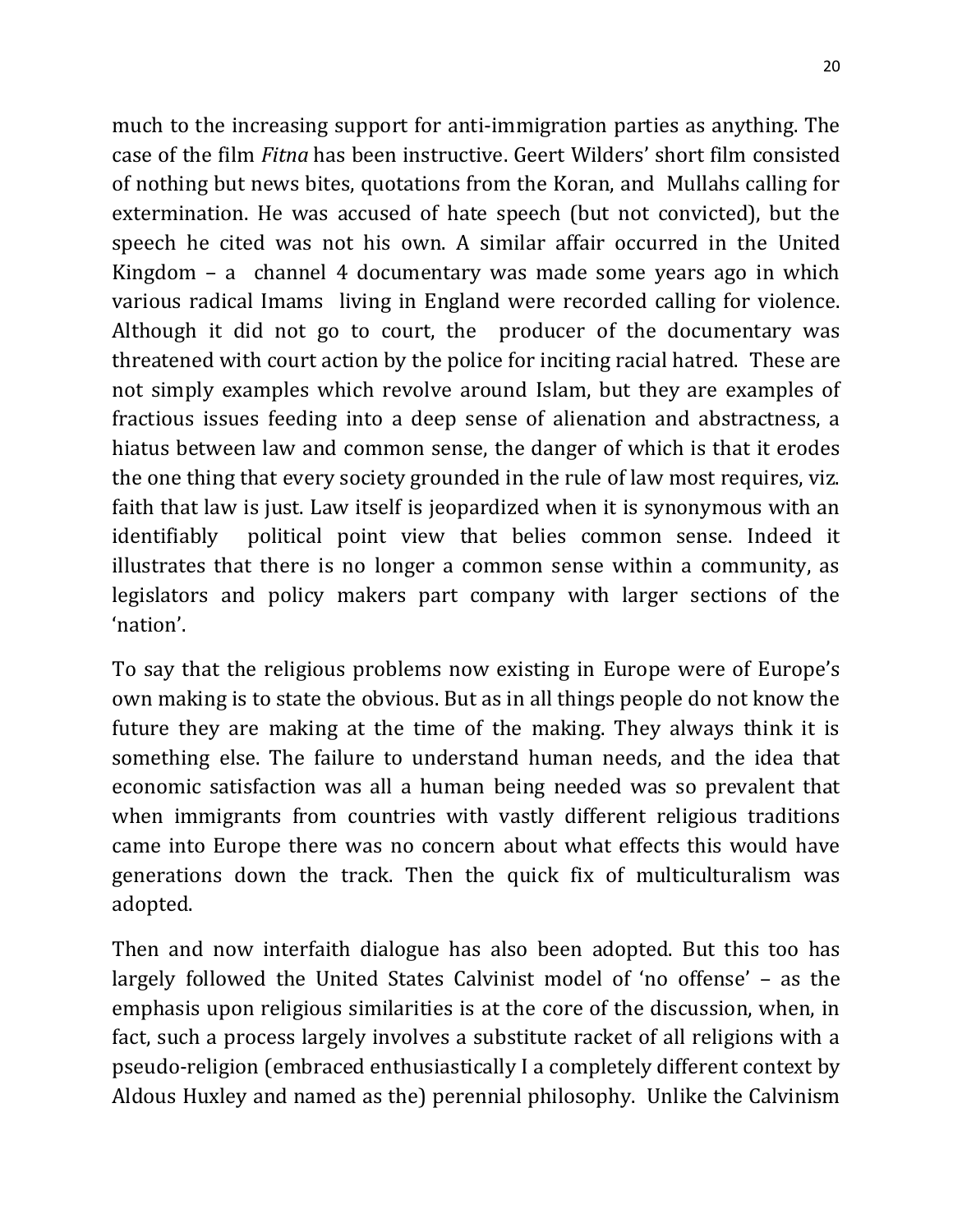of the United States the content of perennial philosophy is substantive – it is mysticism. The trouble with mysticism, though, is that it only appeals to mystics, and they are always a rather small component of the religious body. Interfaith dialogue tends to supplement the idea of a religious/ mystic core with an appreciation of ritual in conjunction with ethics. But such approaches ultimately only appeal to a far narrower group of people – people who appreciate abstractions – than the divers substantive sacral codes which provide orientation through the thickets of everyday life.

Without wishing to overly valorize Carl Schmitt, it is true that enmity is not an aberration within the human experience but intrinsic to it. And the religious and political experiences of Europe are all testaments to what has been built out of inimical relationships. The question then is not how can we tip toe around each other so that inimical relationships will not break out – but how is it possible to build bridges so as to form alliances in spite of the fact that we are in conflict about how we are building the world. There are two aspects to this: first we do not hide the fact that faith is not a private thing. It is not merely the mystical, but it is at the core of a community's actions. A community's core directs actions so that the group forms its future on the basis of selected/ cultivated/ shaped human traits, and behaviours. The sacred core must be spoken if it is to be lived. It must be preached and it must be preserved. Every community's future is indeed endangered by every other community which seeks to form a different future. There are European liberals, like their United States counterparts, who wish this were not the case – but in Europe failure to grasp this and work with it is disastrous. Secondly in spite of our different hopes for the future, we are in a common world. And that world in all its complexity is woven by many many strands, religion is a huge one, but it is but one. Europe's religious wars were rarely just religious. As in life, religion was invariably one element in conflicts. Thus, for example, although the Thirty Years undoubtedly had much to do with the Holy Roman Empire, the grievances of Protestant subjects, disputes over property that had been taken by anti-Catholic secular powers and then repossessed, one can make as little sense of the changing political alliances by assuming that those alliances are explicable in terms of shared religious convictions, as one can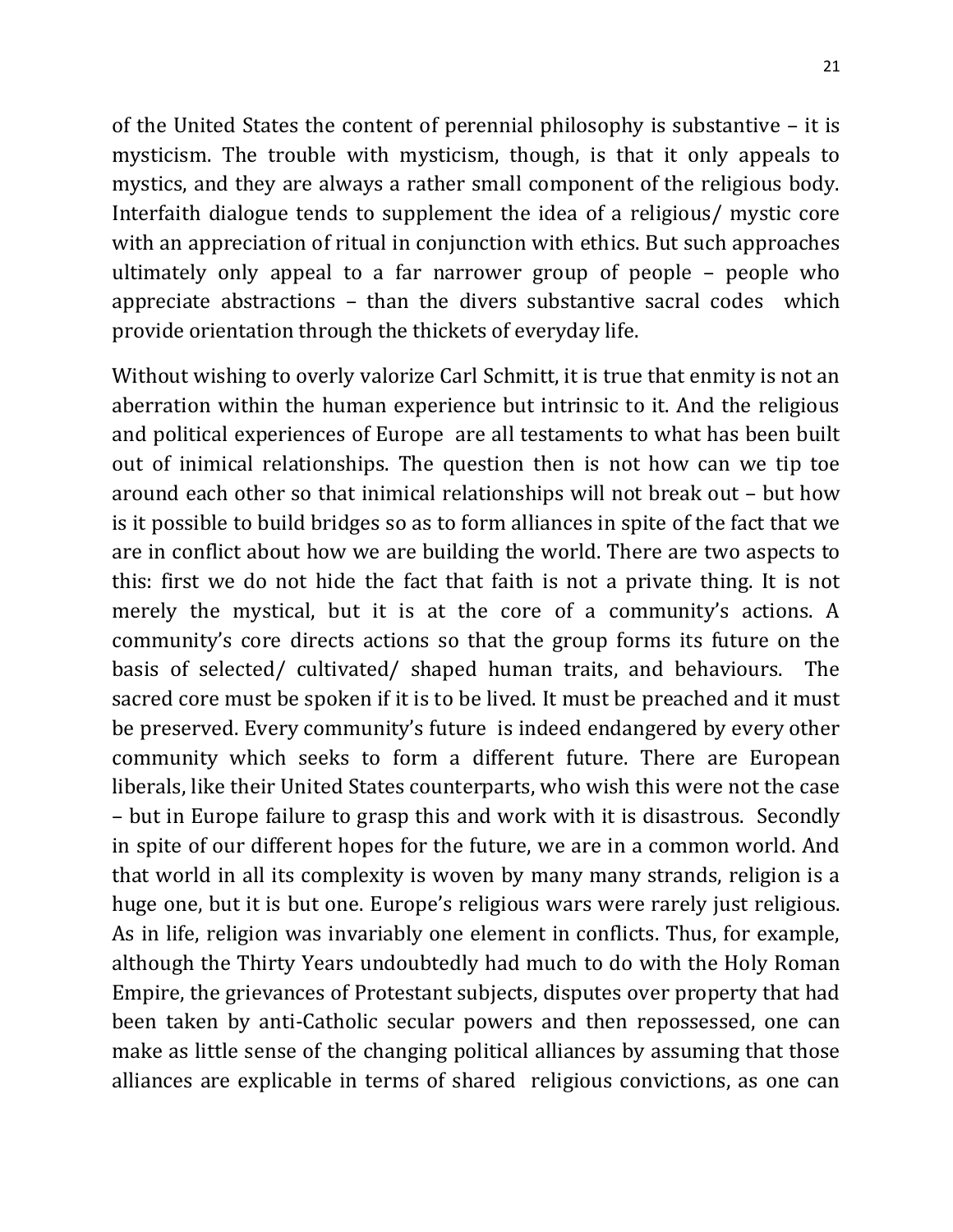understand Ottoman/Christian relations. Indeed what is true today of geopolitics today was no less true half a millennium ago – that territorial and political alliances often completely ignore commonality of religious conviction. Thus does the United States today ally itself tightly with Saudi Arabia (who solves its internal radical Islamist problem by exporting jihadists attacking American interests). And in Europe's past there were Ottoman/ Christian alliances such as the alliance of Francis 1 and Suleiman the magnificent commencing in 1536, and that between Muslim armies and the Dutch and English in the 16th century. That is to say religion is not the world – it is one more part of the world, and that is so irrespective of whether one has a theocratic state as in Iran today or for protracted periods within Christendom.

The question is how is the reality of our lives and the multiple appeals, calls and pulls upon the powers which constitute us commensurate with diverse communal sacred codes which ultimately provide the framework for those other appeals?

Here we must take account of many truths which are simply part of the experiential conditions within which any dialogue is possible. Any although I think Habermas' concept of communicative action somewhat simplified the nature of dialogue by a kind of Popperian and Kantian hybrid in which participants were presented as working toward a common social goal in a rather thick sense, it is true that dialogue does require certain conditions for it to work. The most elementary is that one is prepared to respond in kind – to respond to a word with a word. This itself is problematic enough in the context of Islam and Western discourse. For there are all too many examples of violence not only being the form of response to words or signs (cartoons) that are offensive, but frequent examples of the fear of violent retaliation ensuring that books are not published. In this respect, though, a cleavage runs through communities which can be seen as cracking up hermetically sealed sacred codes in order to let something else transpire between peoples. The crack is the crack between those who are willing to talk and those who are not.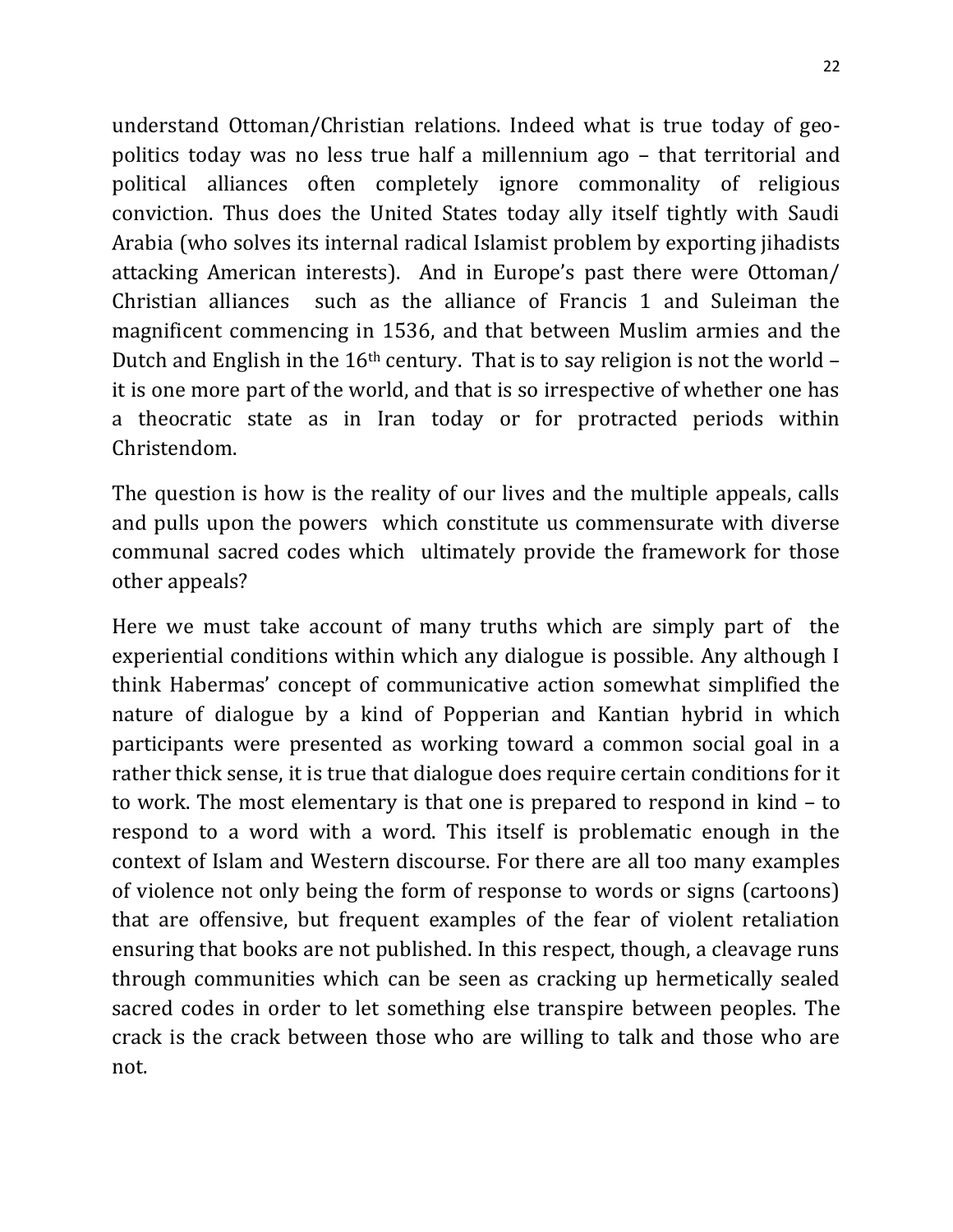Historically the world is full of examples of those who are unwilling not to talk. It is also full of discarded sacred codes, and individuals and collectives who have discarded codes. Moreover every conversation about conflicting accounts of the sacred is also a potential threat to one's commitment to a code and at its most extreme even to the code itself. Those who do not wish to dialogue, then, are those who do not wish any way to change fundamentally in relationship to the code or to change the fundamentals of the code.

The use of the term fundamentalism or fundamentalist as a pejorative term tells us much about those who use the term – for it points to a preparedness on their part to let the fundamentals of the code stand or fall. It is a term that already presupposes a liberal context. Thus it is all too understandable why not everybody simply changes their behavior and reacts by dropping the fundamentals of their code. But being understandable does not mean a practice does not have a self-destructive component. And that people commit collective suicide for their beliefs is no less a part of having sacred beliefs than living better because of them.

A self does not exist outside of a world. And a sacred code is not merely an inner code it is a code that makes peoples and thus the world. But because the world is not just made by one sacred code and because the world today is so interpenetrated by a variety of codes, imperatives, appeals, laws, rules, agreements, adaptations and compromises, potencies – a vast gamut of practices from such a variety of historical sources and journeys to try and limit one's appeal in a singular manner is totally Quixotic. This does not stop people trying – but just as we are forced to create a cleavage between those who are prepared to speak and those who are not, we a cleavage – also cross cultural/ cross historical, and across faiths etc. exists between those who refuse to acknowledge the multiplicity and complexity of potential appeals (which does not mean they do not make them without taking cognizance of what they are doing) and those who take cognizance of what they are doing.

Here I wish to conclude by pulling the most important themes together, and make some proposals. First, Europe cannot ignore the fact that Islam is in its midst in an unparalleled manner. Second, it comes with a very different set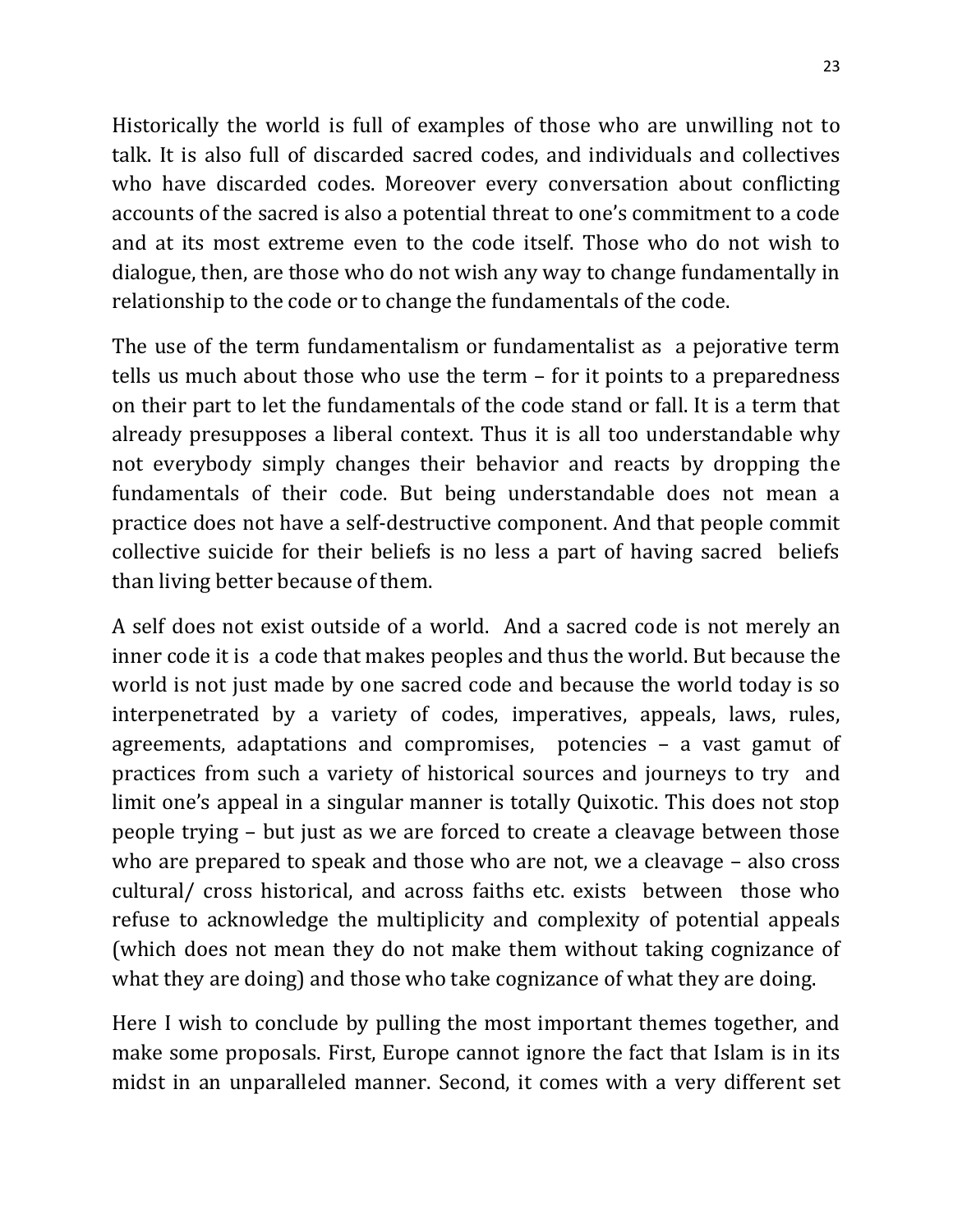and subset of traditions. Third, Europeans are as deeply ignorant of their own traditions as they are of Islamic traditions. Fourth, the fundamental ignorance of European traditions is, in part, due to internal critiques that have been taking place in Europe with the rise in power of the 68 generation. That generation projected its concerns so much onto history that it did not comprehend the deeper currents of Europe other than as quasi-fascist ones. This has been disastrous and it has played into the hands of the enemies of liberal democracies, including Islamist ones. The 'Life in the United Kingdom' criterion is both simplistic and symptomatic of the problem. The problem of the conflict of values between Islam and post-Christian Europe is that too few European educators, politicians, and citizens have any idea of their own social memory beyond the second World War. Before Europeans begin educating migrants about Europe they need to be educated themselves – to understand the religious roots of their heritage, the transformations that have taken place, and the broader values that set them apart from other peoples' histories. At the same time, there is a need to understand how European history is solidified in global processes and institutions from capital to nation states to international law to ecumenical dialogue. Europe's power in the world as the most inventive of all peoples (a truth that one is not supposed to say) did not come from goodness or brilliance but from the regularity and enormous scale of its conflicts that were fortuitously grafted onto a messianic understanding of time and human possibility. Those crises helped trigger off inventive responses the likes of which had never before been seen on earth: the responses were technological, scientific, commercial, administrative, legal, political, and ultimately religious as well – or let us say tempering of religion. One might say this in the forgotten European language of theology: Europe's blessing came from grace; its providence came from that grace being bestowed on sinners.

One great difference between Muslims and Europeans is that the former know who they are much better than Europeans who they are. This is alarming, and it is the really alarming message that one should take away from works such as Bawer's *While Europe Slept*. One problem that is deep within modern European consciousness is a certain divisiveness of the self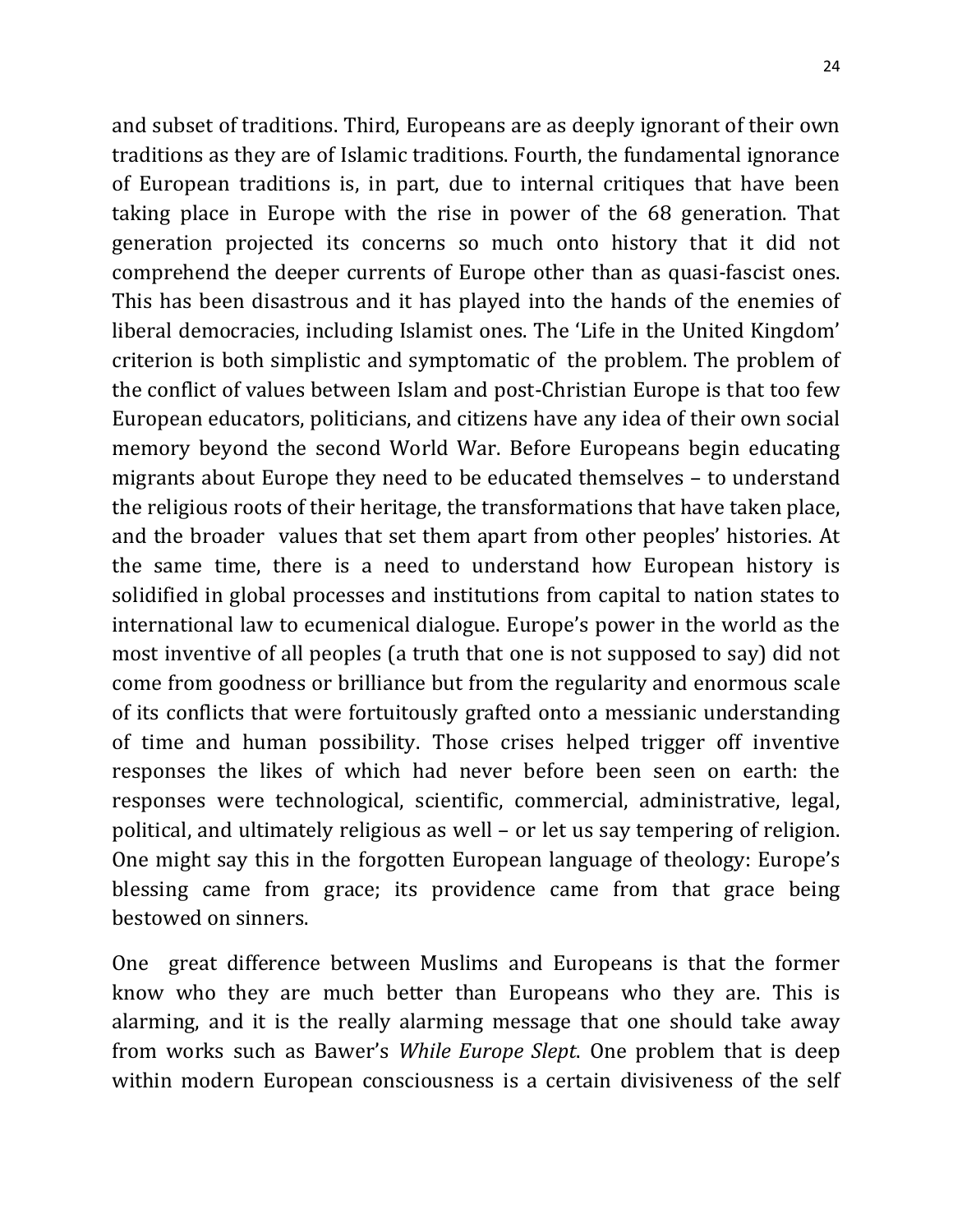(the divided self was a term Hegel had used to depict the pathology of his own age.) That cleavage has the different divisions of the self looking in antithetical directions: one looks back nostalgically. It is the European Romantic, and even when it looks at its own heritage through a romantic lens it looks at something that cannot be retrieved. Generally, though, the modern European Romantic likes to be enchanted by what it cannot have. Islam is partly a gift to the Romantic consciousness, but only when it remains unconnected with its more virile and politicized energies. Not surprisingly though Romanticism also becomes a weapon in a war against Islam such as was illustrated by Anders Breivik's fantasies and crusaders' costumes, and adverts of the Lega Nord also in crusaders' costume.

The other pole, which dominated so much of the social and political transformations of the last forty years is the utopian consciousness. That is the self looking at the future with no concern for the past except to smash it.

Both Romanticism and Utopianism are disorientating – indeed one may say their very existence is a symptom of what Eric Voegelin, following Schelling, calls pneuma-pathologies, spiritual diseases.

Islam by comparison involves a deeply grounded traditionalist approach to reality. Its presence in Europe forces Europeans to know their traditions, not least their traditional interactions with Muslims. But that is what needs to be known for dialogue to being.

The Calvinism of the United States is basically integration by stealth, which requires casting off traditions, because traditions do pull us back in different directions and push us into different futures. Living traditions become chloroformed as taxideterminists prepare them so they can be safely displayed in museums. In Museums traditions coexist much like they do *in Night at the Museum* – only when the doors are closed and everyone is asleep do they take on life anymore.

The United States has had one civil war, but Europe's twentieth century was one of civil war - in three movements; it has been forced to bring its contradictions together. And its experience of doing so is relatively new. The